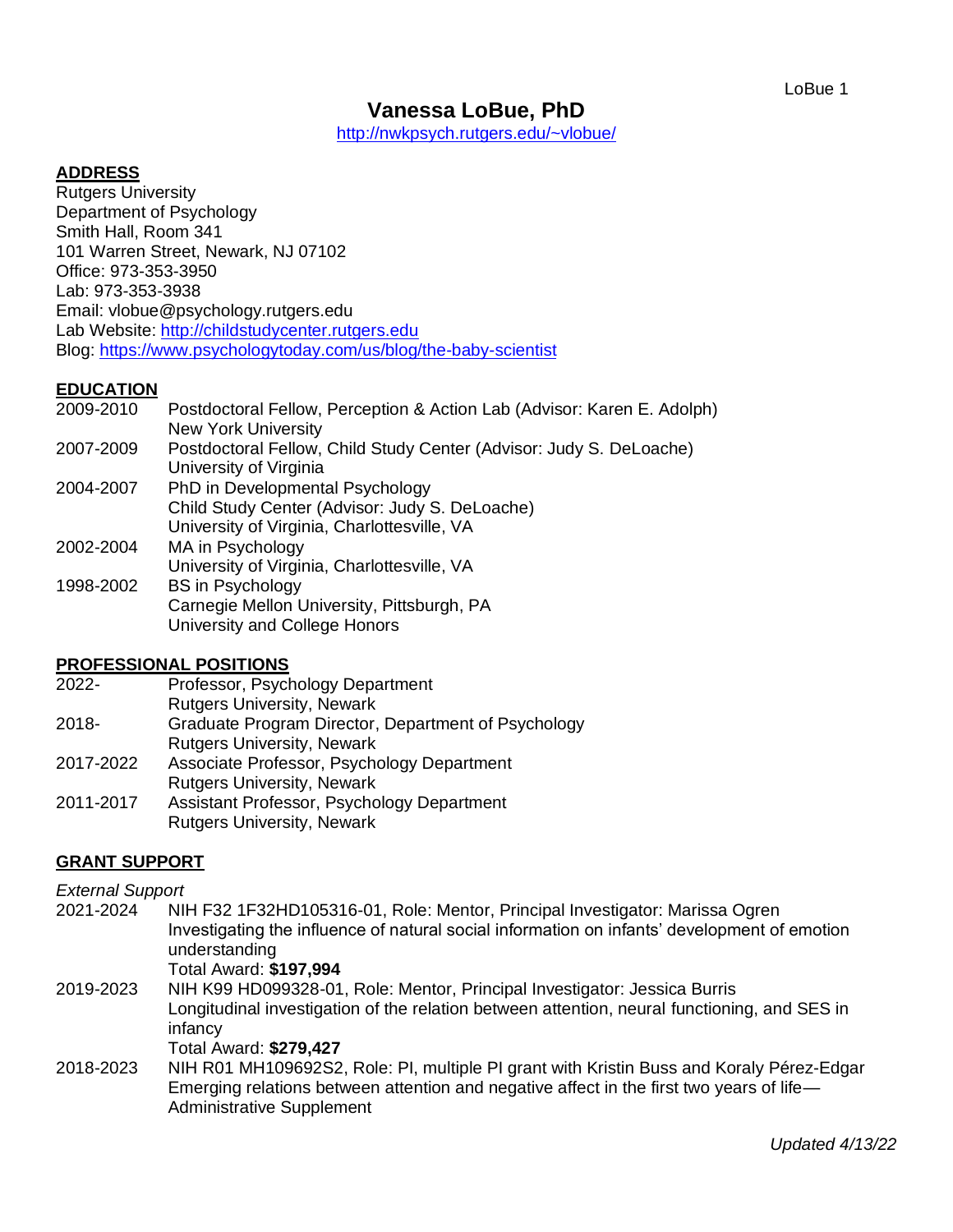|                         | Total Award: \$639,382                                                                                                                                                    |
|-------------------------|---------------------------------------------------------------------------------------------------------------------------------------------------------------------------|
| 2018-2023               | NSF Division of Behavioral and Cognitive Sciences, Role: Co-PI, Marianella Casasola (PI), Lisa<br>Oakes, Co-PI                                                            |
|                         | Exploring the relation between non-spatial skills and mental rotation from infancy to pre-K<br>Total Award: \$819,249                                                     |
| 2018-2023               | NICHD, Role: Launch Group Investigator, Karen Adolph (PI), Catherine Tamis-LeMonda (PI),<br>Rick Gilmore (PI)                                                             |
|                         | Play and Learning Across a Year (PLAY)                                                                                                                                    |
|                         | Total Award for Rutgers Site: \$18,527                                                                                                                                    |
| 2017-2023               | James McDonnell Foundation Scholar Award for Understanding Human Cognition, Role: PI                                                                                      |
|                         | Responding to Imminent Threat: A Developmental Approach<br>Total Award: \$600,000                                                                                         |
| 2016-2023               | NIH R01 MH109692, Role: PI, multiple PI grant with Kristin Buss and Koraly Pérez-Edgar                                                                                    |
|                         | Emerging relations between attention and negative affect in the first two years of life<br>Total Award: \$3.7 million                                                     |
| 2016-2019               | NSF Division of Computing and Networking Systems, Role: Co-PI, Elizabeth Bonawitz (PI)                                                                                    |
|                         | The Origins of Making: A Data Science Approach to Investigating Cognitive and Affective Basis                                                                             |
|                         | of Learning Through Constructing                                                                                                                                          |
|                         | Total Award: \$297,772                                                                                                                                                    |
| 2014-2016               | NIH R21 MH103627, Role: Consultant, Koraly Pérez-Edgar (PI)                                                                                                               |
|                         | Patterns of Attention to Threat Linked with Negative Reactivity in Infancy<br>Total Award: \$230,770                                                                      |
| 2014-2016               | NSF Research Experiences for Undergraduates (REU), Role: PI                                                                                                               |
|                         | Validation of the Child Affective Facial Expressions Set (CAFE)                                                                                                           |
|                         | <b>Total Award: \$10,000</b>                                                                                                                                              |
| 2013-2016               | NSF Division of Behavioral and Cognitive Sciences, Role: PI                                                                                                               |
|                         | Validation of the Child Affective Facial Expressions Set (CAFE)                                                                                                           |
|                         | <b>Total Award: \$274,473</b>                                                                                                                                             |
| 2009-2011               | NICHD F32 Individual Post-Doctoral Fellowship, Role: PI                                                                                                                   |
|                         | Developmental Links Between Perception and Motor Action                                                                                                                   |
|                         | <b>Total Award: \$64,970</b>                                                                                                                                              |
| <b>Internal Support</b> |                                                                                                                                                                           |
| 2019-2020               | New Jersey Center on Gun Violence Internal Funding Program, Role: Co-PI, Mauricio Delgado (PI)<br>The Effect of Community Violence on Threat Processing in Low-SES Adults |
|                         | Total Award: \$96,891                                                                                                                                                     |
| 2017-2018<br>2016-2018  | Rutgers University Open and Affordable Textbook Grant, Role: PI                                                                                                           |
|                         | An Initiative to Create Online Course Materials for Developmental Psychology                                                                                              |
|                         | Total Award: \$1,000<br>Rutgers-Newark Chancellor's Seed Grant, Role: Co-PI, Elizabeth Bonawitz (PI)                                                                      |
|                         | A Data Science Approach to Investigating the Cognitive and Affective Basis of Learning                                                                                    |
|                         | Through Constructing in the Newark Community                                                                                                                              |
|                         | <b>Total Award: \$75,000</b>                                                                                                                                              |
| 2015-2016               | Rutgers Research Council Grant, Role: PI                                                                                                                                  |
|                         | Body Dissatisfaction and Attentional Biases for Idealized Bodies                                                                                                          |
|                         | <b>Total Award: \$1,500</b>                                                                                                                                               |
| 2013-2014<br>2011-2012  | Rutgers Research Council Grant, Role: PI                                                                                                                                  |
|                         | <b>Understanding and Avoiding Illness</b>                                                                                                                                 |
|                         | Total Award: \$1,900<br>Rutgers Community-Based Learning Grant, Role: PI                                                                                                  |
|                         | A New Lab-Based Course in Developmental Methods                                                                                                                           |
|                         | Total Award: \$4,500                                                                                                                                                      |
| 2010-2011               | Rutgers Women in Science Grant, Role: PI                                                                                                                                  |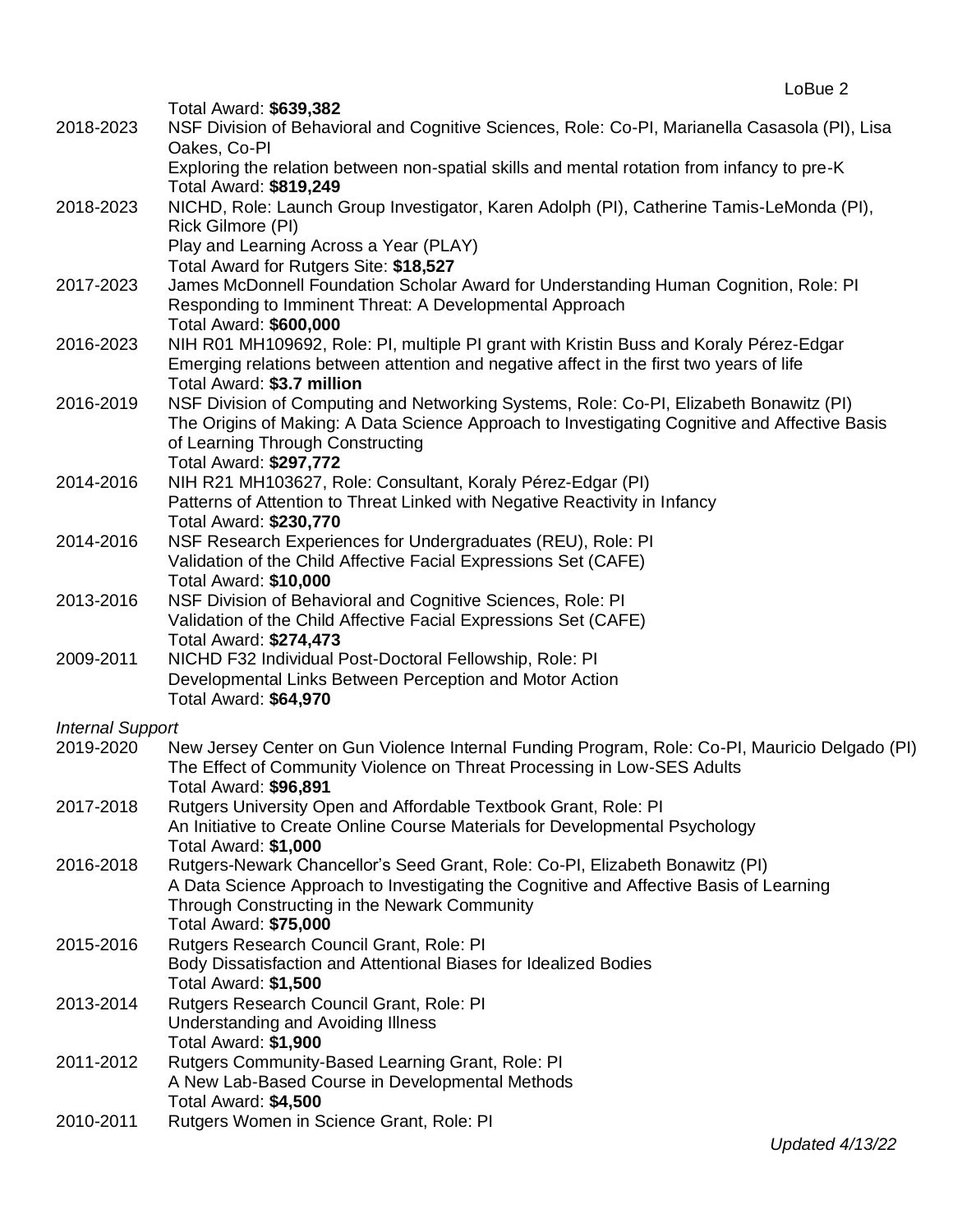A Co-Mentoring Group for Women in the Developmental Sciences Total Award: **\$3,110**

## **AUTHORED BOOKS AND EDITED VOLUMES** *(6)*

- Oakes, L., **LoBue, V.**, & Casasola, M. (2023, forthcoming). *Infancy: The Development of the Whole Baby.*  Sage Publishing.
- **LoBue, V.,** Pérez-Edgar, K, Kirkham, N., & Herbert, J. (Eds.). (2022, forthcoming). The impact of COVID-19 on infant development. Special Issue of *Infancy.*
- Pérez-Edgar, K., **LoBue, V.,** & Buss, K. A. (Eds.). (2021). From parents to children and back again: Bidirectional processes in the transmission and development of depression and anxiety. Special Issue of *Depression & Anxiety, 38 (12),* 1198-1312.
- **LoBue, V.,** Pérez-Edgar, K., & Buss, K. A. (2020). Getting the most out of infant data. Chairs of a Thematic Collection in *Infancy*, 25, 374-457
- **LoBue, V.** (2019). *9 Months In, 9 Months Out: A Scientist's Tale of Pregnancy and Parenthood*. Oxford University Press.
- **LoBue, V.,** Pérez-Edgar, K., & Buss, K. A. (Eds.). (2019). *Handbook of Emotional Development*. Springer, Cham.

### **JOURNAL ARTICLES** *(60) ( t indicates trainees)*

- Bambha, V. P., Beckner, A., Shetty, N., Voss, A., Xie, J., Yiu, E., **LoBue, V.,** Oakes, L., & Casasola, M. (in press). Developmental changes in children's object insertions during play. *Journal of Cognition and Development.*
- Burris<sup>t</sup>, J. L., Reider<sup>t</sup>, L. B., Oleas<sup>t</sup>, D. S., Gunther, K. E., Buss, K. A., Pérez-Edgar, K., Field, A. P., & LoBue, **V.** (in press). Moderating effects of environmental stressors on the development of attention to threat in infancy. *Developmental Psychobiology, Special Issue on Developmental Contexts of Threat and Safety Learning.*
- Fefferman, N. H., Blacker<sup>t</sup>, K., Price, C. A., & LoBue, V. (in press). When do children avoid infection risks: Lessons for schools during the COVID-19 pandemic. *iScience.*
- Garstein, M. A., Seamon, E., Mattera, J. A., Enlow, M. B., Wright, R. J., Pérez-Edgar, K., Buss, K. A., **LoBue, V.**, Bell, M. A., Goodman, S. H., Spieker, S. Bridgett, D. J., Salisbury, A. L., Gunner, M., Muzik, M., Stifter, C., Planalp, E. M., Mehr, S., Spelke, E., Lukowski, A. F., Groh, A., Lickenbrock, D. M., Santelli, R., Schudlich, T. D. R., Anzman-Frasca, S., Thrasher, C., Diaz, A. Dayton, C., Moding, K., Jordan, E. M., & Mliner, S. (in press). Using machine learning to understand age and gender classification based on infant temperament. *PLoS One.*
- LoBue, V., & Ogren<sup>t</sup>, M. (2022). How the emotional environment shapes the emotional life of the child. *Policy Insights from Brain and Behavioral Sciences, 9,* 137-144*.*
- Anaya, B., Ostlund, B., **LoBue, V.,** Buss, K., & Pérez-Edgar, K. (2021). Psychometric properties of infant EEG: Developmental stability, reliability, and construct validity of frontal alpha asymmetry and delta-beta coupling. *Developmental Psychobiology, 63, e22178.*
- Conrad<sup>t</sup>, \* M., Reider<sup>t</sup>, \* L. B., & LoBue, V. (2021). Exploring parent-child conversations about live snakes and spiders: Implications for the development of animal fears. *Visitor Studies. 24,* 58-78. (\*joint first authors).
- Leotti<sup>t</sup>, L., Bonawitz, E., Pochinki<sup>t</sup>, N., Reis<sup>t</sup>, D., & LoBue, V. (2021). Learning about germs in a global pandemic: Children's knowledge and avoidance of contagious illness before and after COVID-19. *Cognitive Development, 59,* 101090*.*
- Pérez-Edgar, K., **LoBue, V.,** & Buss, K. A. (2021). From parents to children and back again: Bidirectional processes in the transmission and development of depression and anxiety. *Depression & Anxiety, 38 (12),* 1198-1200.
- Pérez-Edgar, K, LoBue, V., Buss, K. A., Field, A. P., Reider<sup>t</sup>, L., Burris<sup>t</sup>, J., Oleas<sup>t</sup>, D. Zhou, A., Thomas, C., Leigh, S., Ostlund, B., Anaya, B., Gunther, K., Vallorani, A., Youatt, E., Smith, C., Promagan, N., Brown, K. Bierstedt<sup>t</sup>, L., Pinzon<sup>t</sup>, C., Revilla<sup>t</sup>, K., Sarquez<sup>t</sup>, M., Fu, X., Morales, S., MacNeill, L. Auday,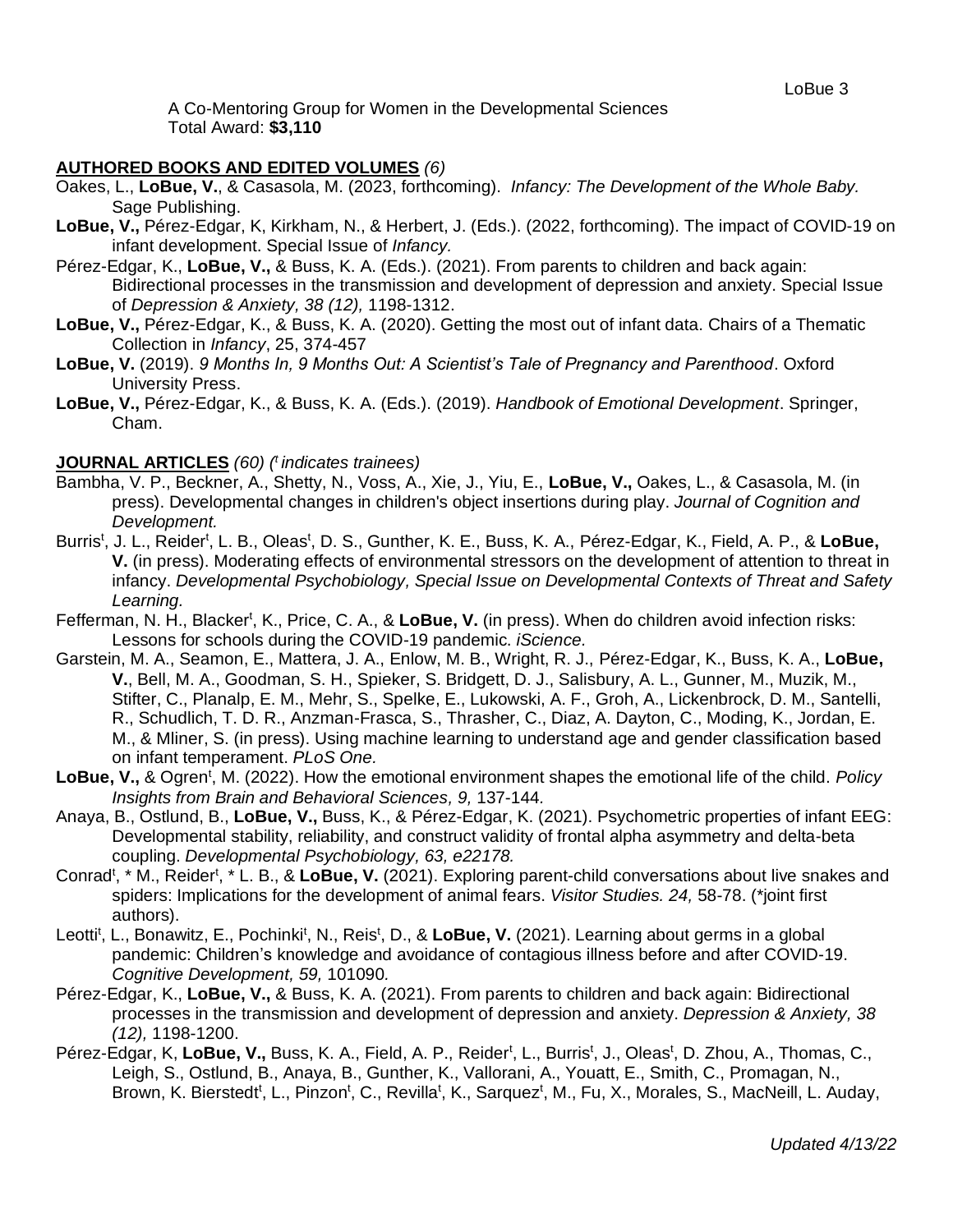E., Ermanni, B., Tucker, D., & Metcalf, K. (2021). Study Protocol: Longitudinal Attention and Temperament study (LAnTs). *Frontiers in Psychiatry, 12,* 679*.*

- Pochinki<sup>t</sup>, N., Reis<sup>t</sup>, D., Casasola, M., Oakes, L., & LoBue, V. (2021). Natural variability in parent-child puzzle play at home. *Frontiers in Developmental Psychology, Special Topic on Empirical Research at a Distance: New Methods for Developmental Science, 12,* 733895*.*
- Vallorani, A., Fu, X., Morales, S., **LoBue, V.,** Buss, K. A., & Pérez-Edgar, K. (2021). Variable- and personcentered approaches to affect-biased attention in infancy reveal unique relations with infant negative affect and maternal anxiety. *Scientific Reports, 11:1719.*
- Conrad<sup>t</sup>, M., Kim<sup>t</sup>, E., Blacker<sup>t</sup>, K., Walden<sup>t</sup>, Z. & LoBue, V. (2020). Using Storybooks to teach Children about illness transmission and promote adaptive health behavior: A pilot study. *Frontiers in Developmental Psychology, 11,* 942.
- Fu, X., Morales, S., **LoBue, V.,** Buss, K. A., Pérez-Edgar, K. (2020). Temperament moderates developmental changes in vigilance to emotional faces in infants: Evidence from an eye-tracking study. *Developmental Psychobiology, 62,* 339-352.
- Hoemann\*, K., Wu\*, R., **LoBue\*, V.,** Oakes\*, L. M., Xu\*, F., & Feldman Barrett\*, L. (2020). Developing an understanding of emotion categories: Lessons from objects. *Trends in Cognitive Sciences, 24,* 39-51. (\*joint first authors).
- LoBue, V., Reider<sup>t</sup>, L. B., Kim<sup>t</sup>, E., Burris<sup>t</sup>, J. L., Oleas<sup>t</sup>, D., Buss, K. A., Pérez-Edgar, K., & Field, A. P. (2020). The importance of using multiple outcome measures in infant research. *Infancy, 25,* 420-437.
- Pérez-Edgar, K., Vallorani, A., Buss, K. A., & **LoBue, V.** (2020). Individual differences in infancy research: Letting the baby stand out from the crowd. *Infancy, 25,* 438-457.
- Yang<sup>t</sup>, Y. & LoBue, V. (2020). The Child Affective Facial Expression set short versions (CAFE-Ss): Development and validation of two subsets of children's emotional faces with variability. *Frontiers in Psychology, 11,* 3433.
- Burris<sup>t</sup>, J. L., Buss, K. A., LoBue, V., Pérez-Edgar, K., & Field, A. P. (2019). Biased attention to threat and anxiety: On taking a developmental approach. *Journal of Experimental Psychopathology, 10(3),*  2043808719860717.
- Burris<sup>t</sup>, J. L., Oleas<sup>t</sup>, D., Reider<sup>t</sup>, L., Buss, K. A., Pérez-Edgar, K., & LoBue, V. (2019). Biased attention to threat: Answering old questions with young infants. *Current Directions in Psychological Science, 28,* 534-539*.*
- **LoBue, V.** & Adolph, K. E. (2019). Fear in infancy: Lessons from snakes, spiders, heights, and strangers. *Developmental Psychology, 55,* 1889-1907.
- LoBue, V., Baker<sup>t</sup>, L., & Thrasher, C. (2018). Through the eyes of a child: Preschoolers' identification of emotional expressions from the Child Affective Facial Expression (CAFE) Set. *Cognition & Emotion, 32,*  1122-1130.
- Gao, X., LoBue, V., Irving<sup>t</sup>, J., & Harvey<sup>t</sup>, T. (2017). The effect of spatial frequency information and visual similarity in threat detection. *Cognition & Emotion, 31,* 912-922*.*
- **LoBue, V.,** Buss, K. A., Taber-Thomas, B. C., & Pérez-Edgar, K. (2017). Developmental differences in infants' attention to social and non-social threats. *Infancy, 22,* 403-415.
- Morales, S., Brown, K. M., Taber-Thomas, **LoBue, V.,** Buss, K. A., & Pérez-Edgar, K. E. (2017). Maternal anxiety predicts attentional bias towards threat in infancy. *Emotion*, *17*, 874-883.
- Pérez-Edgar, K., Morales, S., **LoBue, V.,** Taber-Thomas, B. C., Allen, E. K., Brown, K. M., & Buss, K. A. (2017). The impact of negative affect on attention patterns to threat across the first two years of life. *Developmental Psychology, 53,* 2219-2232*.*
- Blacker<sup>t</sup>, K., & LoBue, V. (2016). Behavioral avoidance of contagion in childhood. Journal of Experimental *Child Psychology, 143,* 162-170.
- Geerdts<sup>t</sup>, M., Van de Walle, G., & LoBue, V. (2016). Learning about real animals from anthropomorphic media. *Imagination, Cognition, and Personality, 36,* 5-26*.*
- Geerdts<sup>t</sup>, M., Van de Walle, G. A., & LoBue, V. (2016). Using animals to teach children biology: Exploring the use of biological explanations in children's anthropomorphic storybooks. *Early Education and Development, 27,* 1237-1249.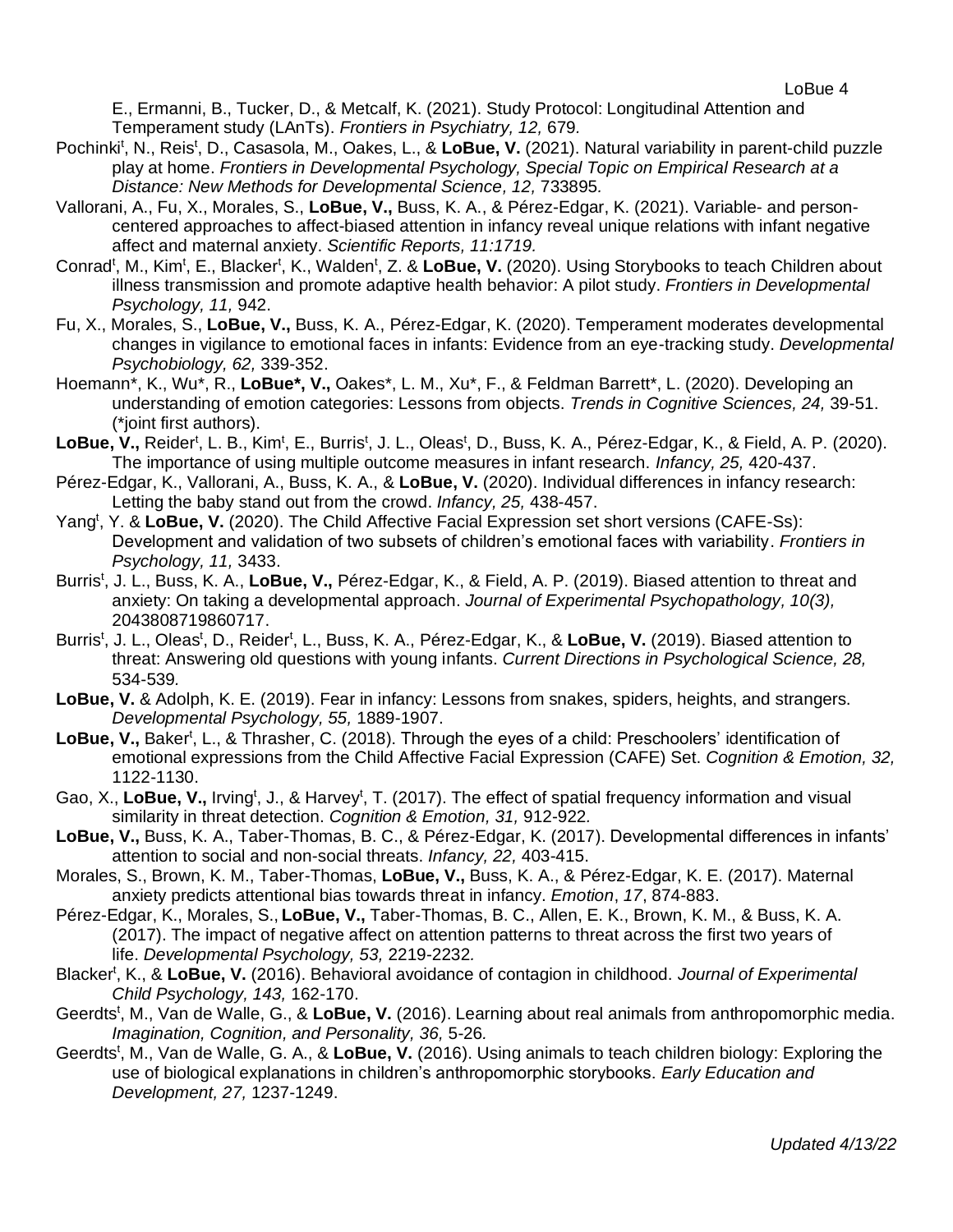- Joseph<sup>t</sup>, C., LoBue, V., Rivera, L. M., Irving<sup>t</sup>, J., Savoy, S., & Shiffrar, M. (2016). An attentional bias for thin bodies and its relation to body dissatisfaction. *Body Image, 19,* 216-223*.*
- LoBue, V. (2016). When is a face no longer a face? A problematic dichotomy in visual detection research. *Emotion Review, 8,* 250-257.
- Thrasher<sup>t</sup>, C. & LoBue, V. (2016). Do infants find snakes aversive? Infants' physiological responses to "fearrelevant" stimuli. *Journal of Experimental Child Psychology, 142,* 382-390.
- Geerdts<sup>t</sup>, M., Van de Walle, G., & LoBue, V. (2015). Daily animal exposure and children's biological concepts. *Journal of Experimental Child Psychology, 130,* 132-146.
- Geerdts<sup>t</sup>, M., Van de Walle, G., & LoBue, V. (2015). Parent-child conversations about animals in informal learning environments. *Visitor Studies, 18,* 39-63.
- **LoBue, V.** (2015). Behavioral evidence for a continuous approach to the perception of emotionally valenced stimuli: Commentary on Pessoa. *Behavioral and Brain Sciences, 38,* e79 28-29.
- LoBue, V. & Thrasher<sup>t</sup>, C. (2015). The Child Affective Facial Expression (CAFE) Set: Validity and reliability from untrained adults. *Frontiers in Emotion Science, 5*.
- Adolph, K. E., Kretch, K., & **LoBue, V.** (2014). Fear of heights in infants? *Current Directions in Psychological Science, 23,* 60-66.
- **LoBue, V.** (2014) Deconstructing the snake: The relative roles of perception, cognition, and emotion on threat detection. *Emotion, 14,* 701-711*.*
- **LoBue, V.** (2014). Measuring attentional biases for threat in children and adults. *Journal of Visualized Experiments, 92,* e52190.
- LoBue, V., Matthews<sup>t</sup>, K., Harvey<sup>t</sup>, T., & Stark<sup>t</sup>, S. L. (2014). What accounts for the rapid detection of threat? Evidence for an advantage in perceptual and behavioral responding from eye movements. *Emotion, 14,*  816-823*.*
- LoBue, V., Matthews<sup>t</sup>, K., Harvey<sup>t</sup>, T., & Thrasher<sup>t</sup>, C. (2014). Pick on someone your own size: The detection of threatening facial expressions posed by both child and adult models. *Journal of Experimental Child Psychology, 118,* 134-142.
- **LoBue, V.**, & Pérez-Edgar, K. (2014). Sensitivity to social and non-social threats in temperamentally shy children at-risk for anxiety. *Developmental Science, 17,* 239-247.
- DeLoache, J.S., **LoBue, V.**, Vanderborght, M., & Chiong, C. (2013). On the validity and robustness of the scale error phenomenon in early childhood. *Infant Behavior and Development, 36,* 63-70.
- **LoBue, V.** (2013). What are we so afraid of? How early attention shapes our most common fears. *Child Development Perspectives, 7,* 38-42.
- LoBue, V., Bloom Pickard, M., Sherman, K., Axford<sup>t</sup>, C., & DeLoache, J. S. (2013). Young children's interest in live animals. *British Journal of Developmental Psychology, 31,* 57-69.
- LoBue, V., & Matthews<sup>t</sup>, K. (2013). The snake in the grass revisited: An experimental comparison of threat detection paradigms. *Cognition & Emotion, 28,* 22-35*.*
- **LoBue, V.**, & Rakison, D. (2013). What we fear most: A developmental advantage for threat-relevant stimuli. *Developmental Review, 33,* 285-303*.*
- LoBue, V., Coan, J., Thrasher<sup>t</sup>, C., & DeLoache, J. S. (2011). Prefrontal asymmetry and parent-rated temperament in infants. *PLoS One, 6 (7),* e22694.
- **LoBue, V.**, & DeLoache, J. S. (2011). Pretty in Pink: The early development of gender-stereotyped color preferences. *British Journal of Developmental Psychology, 29,* 656-667*.*
- **LoBue, V.**, & DeLoache, J. S. (2011). What so special about slithering serpents? Children and adults rapidly detect snakes based on their simple features. *Visual Cognition, 19,* 129-143.
- **LoBue, V.**, Nishida, T., Chiong, C., DeLoache, J. S., & Haidt, J. (2011). When getting something good is bad: Even 3-year-olds react to inequity. *Social Development, 20,* 154-170*.*
- **LoBue, V**. (2010). And along came a spider: Superior detection of spiders in children and adults. *Journal of Experimental Child Psychology, 107,* 59-66.
- **LoBue, V.** (2010). What's so scary about needles and knives? Examining the role of experience in threat detection. *Cognition and Emotion, 24,* 80-87.
- **LoBue, V**., & DeLoache, J. S. (2010). Superior detection of threat-relevant stimuli in infancy. *Developmental Science, 13,* 221-228.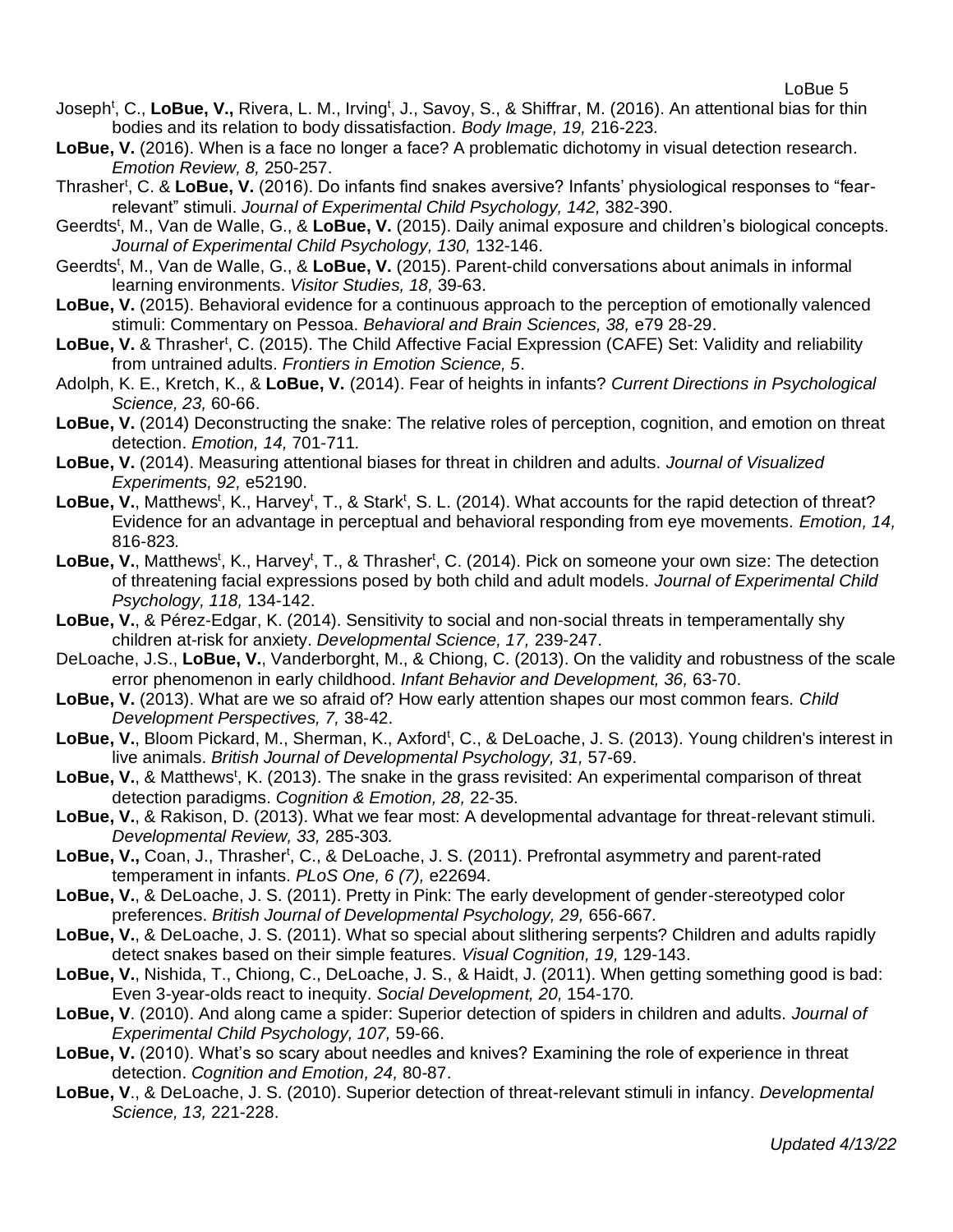- **LoBue, V**., & Larson, C. L. (2010). What makes angry faces look so…angry? Examining visual attention to the shape of threat in children and adults. *Visual Cognition, 18,* 1165-1178.
- **LoBue, V.**, Rakison, D., & DeLoache, J. S. (2010). Threat perception across the lifespan: Evidence for multiple converging pathways. *Current Directions in Psychological Science, 19,* 375-379.
- DeLoache, J., & **LoBue, V**. (2009). The narrow fellow in the grass: Human infants associate snakes and fear. *Developmental Science, 12,* 201-207.
- **LoBue, V.** (2009). More than just a face in the crowd: Detection of emotional facial expressions in young children and adults. *Developmental Science, 12,* 305-313.
- **LoBue, V**. & DeLoache, J. S. (2009). On the detection of emotional facial expressions: Are girls really better than boys? Commentary on Virgil. *Behavioral and Brain Sciences, 32,* 23-24.
- **LoBue, V.** & DeLoache, J. S. (2008). Detecting the snake in the grass: Attention to fear relevant stimuli by adults and young children. *Psychological Science, 19*, 284-289.

# **CHAPTERS AND PROCEEDINGS** *(7)*

- LoBue, V., Kim<sup>t</sup>, E. & Delgado, M. (2019). Fear in development. In: LoBue, V., Pérez-Edgar, P., & Buss, K. (eds.) *Handbook of Emotional Development.* Springer, Cham.
- **LoBue, V.,** Pérez-Edgar, K., & Buss, K.A. (2019). Emotional development, past and present. In: **LoBue, V.,** Pérez-Edgar, P., & Buss, K. (eds.) *Handbook of Emotional Development.* Springer, Cham.
- **LoBue, V.,** Pérez-Edgar, K., & Buss, K.A. (2019). The future of emotional development. In: **LoBue, V.,** Pérez-Edgar, P., & Buss, K. (eds.) *Handbook of Emotional Development.* Springer, Cham.
- Geerdts<sup>t</sup>, M., Van de Walle, G. A., & LoBue, V. (2018). Using animals to teach children biology: Exploring the use of biological explanations in children's anthropomorphic storybooks. In Marshall, P. J., & Brenneman, K. (Eds.), *Young Children's Developing Understanding of the Biological World*. New York, NY: Routledge.
- Baker<sup>t</sup>, L.J., LoBue, V., Bonawitz, E., & Shafto, P. (2017) Towards automated classification of emotional facial expressions. *Proceedings of the 39th Annual Conference of the Cognitive Science Society.* London, UK: Cognitive Science Society.
- **LoBue, V.** (2012). Perceptual biases for threat. In G. W. Mills and S. J. Stone (Eds.), *Psychology of Bias*, (pp. 37-52). Nova Science Publishers.
- DeLoache, J. S., Pickard, M. B., & **LoBue, V.** (2011). How very young children think about animals. In P. McCardle, S. McCune, J. A. Griffin, & V. Maholmes (Eds.), *How animals affect us: Examining the influence of human–animal interaction on child development and human health* (pp. 85–99). Washington, DC: American Psychological Association.

# **PUBLICATIONS IN POPULAR MEDIA**

*General News and Professional Organizations*

- **LoBue, V.** (2022). Help parents: An intervention strategy that infant researchers can all agree on. *The Baby Blog*, by the International Congress on Infant Studies. April 1.
- Fefferman, N. & **LoBue, V.** (2021). When will COVID-19 vaccines be available for infants and children? *The Baby Blog*, by the International Congress on Infant Studies. May 14.
- Hamlin, K. & **LoBue, V.** (2021). What's a 'Baby Blog'? Inaugural post for *The Baby Blog*, by the International Congress on Infant Studies.
- **LoBue, V.** (2020). Stressful times are an opportunity to teach children resilience. *The Conversation,* Sept 28.
- **LoBue, V.** (2020). Tell young children how COVID-19 is transmitted. *Jacobs Foundation Blog on Learning & Development (BOLD)*, June 14.
- **LoBue, V.** (2017). Teaching children how to avoid getting sick. *Jacobs Foundation Blog on Learning & Development (BOLD)*, October 6.
- **LoBue, V.** (2016). How do children learn to detect snakes, spiders, and other dangerous things? *The Conversation,* June 26.
- **LoBue, V.** (2016). When do children develop their gender identity? *The Conversation,* March 29. Republished in *Time* and *Slate*.
- **LoBue, V.** (2016). Why the curvy new Barbie is good news for your little girl. *The Conversation,* March 4.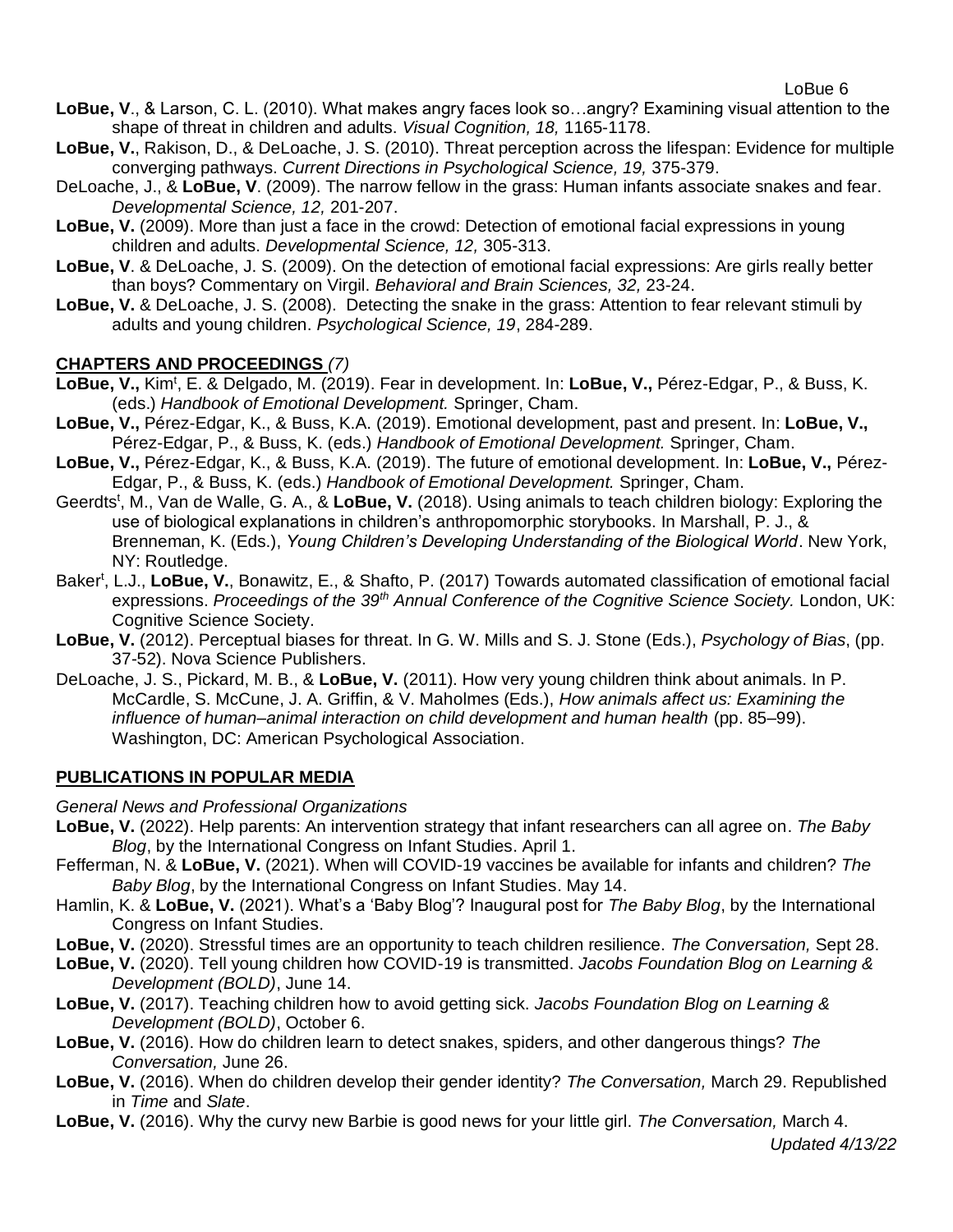- **LoBue, V.** (2016). Children as young as four can learn how to avoid getting ill, if they understand why. *The Conversation,* February 7*.*
- **LoBue, V.** (2016). How much screen time is good for kids? *The Conversation,* February 4. Republished in *Time*.
- **LoBue, V.** (2016). Face time: Here's how infants learn from facial expressions. *The Conversation,* January 26. Republished in *Business Insider*.

*Psychology Today Blog*

- **LoBue, V.** (2022). Why we can't remember our youngest years. *Psychology Today,* Apr 11.
- **LoBue, V.** (2022). How parental stress can affect a child's health. *Psychology Today,* Mar 7.
- **LoBue, V.** (2022). Why we hold hands. *Psychology Today,* Feb 7.
- **LoBue, V.** (2022). Stress and building resilience in young children. *Psychology Today,* Jan 10.
- **LoBue, V.** (2021). Don't stop believing: Children's belief in Santa Claus. *Psychology Today,* Dec 6.
- **LoBue, V.** (2021). Mealtime wars: How parents can manage picky eaters. *Psychology Today,* Nov 8.
- **LoBue, V.** (2021). Scary spiders and slithery snakes: Why creepy crawlies creep us out. *Psychology Today,*  Oct 11.
- **LoBue, V.** (2021). Why music matters: On the benefits of music education for children. *Psychology Today,*  Sept 7.
- **LoBue, V.** (2021). The handiness of gesture for children's learning. *Psychology Today,* Aug 9.
- **LoBue, V.** (2021). How do babies know what's alive? *Psychology Today,* July 13.
- **LoBue, V.** (2021). How loneliness affects our health and well-being. *Psychology Today,* June 7.
- Fefferman, N. & **LoBue, V.** (2021). When will COVID-19 vaccines be available for infants and children? *Psychology Today,* May 14.
- **LoBue, V.** (2021). It's time to go outside: On the benefits of outdoor play. *Psychology Today,* Apr 12.
- **LoBue, V.** (2021). Twinning: How twins can help unlock the mysteries of the mind. *Psychology Today,* Mar 16.
- **LoBue, V.** (2021). Fending off the February blues with your kids. *Psychology Today,* Feb 8.
- **LoBue, V.** (2021). Faces masks and children's emotional understanding. *Psychology Today,* Jan 18.
- **LoBue, V.** (2020). Screen time in the time of COVID-19. *Psychology Today,* Dec 6.
- **LoBue, V.** (2020). The Season for giving thanks: On the benefits of giving and gratitude (for your children and for you). *Psychology Today,* Nov 9.
- **LoBue, V.** (2020). Tis the season to be scary: How we (and our children) learn to be afraid. *Psychology Today,*  Oct 12.
- **LoBue, V.** (2020). What our faces say to our children. *Psychology Today,* Sept 14.
- **LoBue, V.** (2020). When little kids get mean: Aggressive behavior in children. *Psychology Today,* Aug 17.
- **LoBue, V.** (2020). Helicopter parenting: How keeping children from failing can promote failure. *Psychology Today,* July 13.
- **LoBue, V.** (2020). Talking to children about race. *Psychology Today,* June 9.
- **LoBue, V.** (2020). When the going gets tough: How children build resilience. *Psychology Today,* May 11.
- **LoBue, V.** (2020). Parenting in the time of the coronavirus (II): Why protecting your mental health is good for your child. *Psychology Today,* Apr 13.
- **LoBue, V.** (2020). Parenting in the time of the coronavirus. *Psychology Today,* Mar 18.
- LoBue, V. (2020). Who's that baby in the mirror? When babies recognize their own reflections, and what it means for development. *Psychology Today,* Feb 10.
- **LoBue, V.** (2020). Promoting empathy in our kids (and in ourselves). *Psychology Today,* Jan 13.
- **LoBue, V.** (2019). When less is more: How choosing fewer, simpler toys can promote learning and creativity. *Psychology Today,* Dec 9.
- **LoBue, V.** (2019). Do you believe in magic? How children learn to distinguish between fantasy and reality. *Psychology Today,* Nov 4.
- **LoBue, V.** (2019). What makes a child shy? *Psychology Today,* Oct 7.
- **LoBue, V.** (2019). Encouraging kids to talk about emotions. *Psychology Today,* Sept 9. Republished in *Mind Journal*, Jul 21, 2021.
- **LoBue, V.** (2019). The importance of picture books. *Psychology Today,* Aug 12.
- **LoBue, V.** (2019). Why children like repetition, and how it can help them learn. *Psychology Today,* July 10.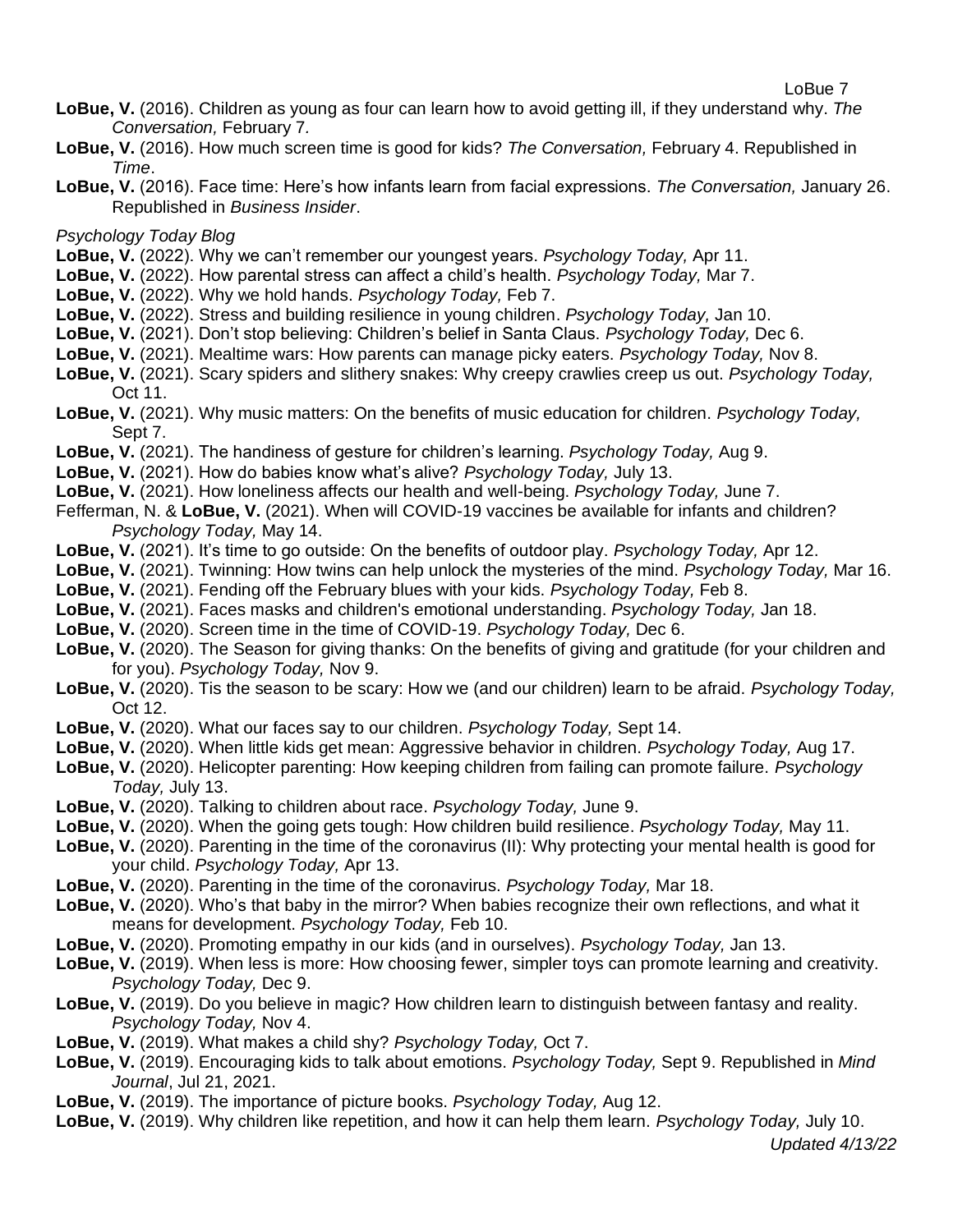- **LoBue, V.** (2019). On taking their first steps. *Psychology Today,* June 3.
- **LoBue, V.** (2019). The cost of parental stress. *Psychology Today,* May 6.
- **LoBue, V.** (2019). Are boys really better than girls at math and science? *Psychology Today,* Apr 8.
- **LoBue, V.** (2019). Promoting safe online media use for kids. *Psychology Today,* Mar 14.
- **LoBue, V.** (2019). The illusory link between vaccinations and autism. *Psychology Today,* Feb 12.
- **LoBue, V.** (2019). Why do so many mothers still die in childbirth? *Psychology Today,* Jan 14.
- **LoBue, V.** (2018). The science of spanking. *Psychology Today,* Dec 10.
- **LoBue, V.** (2018). On the grandness of grandparents. *Psychology Today,* Nov 5.
- **LoBue, V.** (2018). Why working moms fall behind. *Psychology Today,* Oct 8.
- **LoBue, V.** (2018). Expect the best: On the power of expectations. *Psychology Today,* Sept 10.
- **LoBue, V.** (2018). Who should take care of our children? Making decision about childcare. *Psychology Today,*  Aug 3.
- **LoBue, V.** (2018). The effects of separating children from their parents. *Psychology Today,* July 5.
- **LoBue, V.** (2018). Motivating children without rewards. *Psychology Today,* June 4.
- **LoBue, V.** (2018). The science of 'mom brain.' *Psychology Today,* May 7.
- **LoBue, V.** (2018). Does birth order matter? *Psychology Today,* April 3.
- **LoBue, V.** (2018). The effects of our own media use on children. *Psychology Today,* Mar 5.
- **LoBue, V.** (2018). For parents this Valentine's Day, the perfect gift might be time. *Psychology Today,* Feb 5.
- **LoBue, V.** (2018). Violent media and aggressive behavior in children. *Psychology Today,* Jan 8.
- **LoBue, V.** (2017). The science of toy giving: Choosing holiday gifts for kids that are fun and promote learning. *Psychology Today,* Dec 11.
- **LoBue, V.** (2017). Surviving mealtimes with a picky eater. *Psychology Today,* Nov 13.
- **LoBue, V.** (2017). Believing in ghosts, goblins, and the candy witch: When do children distinguish fantasy from reality? *Psychology Today,* Oct 8.
- **LoBue, V.** (2017). On the importance of cuddling: Benefits of skin-to-skin contact. *Psychology Today,* Sept 11.
- **LoBue, V.** (2017). The trouble with teenagers. *Psychology Today,* Aug 7.
- **LoBue, V.** (2017). How parents can promote learning through guided play. *Psychology Today,* July 10.
- **LoBue, V.** (2017). What's so special about dads. *Psychology Today,* June 12.
- **LoBue, V.** (2017). The gift and the sacrifice of breastfeeding. *Psychology Today,* May 8.
- **LoBue, V.** (2017). On raising an honest child. *Psychology Today,* April 10.
- **LoBue, V.** (2017). What the terrible two's can and can't do. *Psychology Today,* March 6.
- **LoBue, V.** (2017). Finding some middle ground in the war on sleep training. *Psychology Today,* February 6.
- **LoBue, V.** (2017). My baby's head is flat (and so is yours). *Psychology Today,* January 9.
- **LoBue, V.** (2016). Why it's okay for kids to believe in Santa Claus. *Psychology Today*, December 6.
- **LoBue, V.** (2016). Helping kids help themselves during cold and flu season. *Psychology Today*, Nov. 7.
- **LoBue, V.** (2016). The right dose of screen time for kids. *Psychology Today*, October 22.
- **LoBue, V.** (2016). Should we let them eat dirt? *Psychology Today*, October 5.

#### *Parenting Websites*

- **LoBue, V.** (2020). Using baby science to soothe your newborn. *Families, Hampshire North Edition,* Feb 1.
- **LoBue, V.** (2020). Using baby science to soothe your newborn. *Families, Birmingham Edition,* Feb 1.
- **LoBue, V.** (2017). Teaching children how to stay healthy during cold season. *Pediatrics for Parents, 30, 11-12.*
- **LoBue, V.** (2016). Pets with benefits: How having a pet might be good for your kids. *BonBon Break,* Oct. 5.
- **LoBue, V.** (2016). Where aggression begins. *BonBon Break,* July 29.
- **LoBue, V.** (2016). A village of one. *BonBon Break,* July 9.
- **LoBue, V.** (2016). Why babies love music. *BonBon Break,* June 30.
- **LoBue, V.** (2016). Mom shaming: Working together to reverse a shameful trend. *BonBon Break,* May 26.
- **LoBue, V.** (2016). What's so special about moms. *BonBon Break*, May 4.
- **LoBue, V.** (2016). Cursing in front of your kids: A cautionary tale. *BonBon Break,* April 29.
- **LoBue, V.** (2016). The surprising mistakes children make with their bodies. *BonBon Break,* April 21.
- **LoBue, V.** (2016). Are 'genius' toys a smart purchase for babies? *BonBon Break,* April 5.
- **LoBue, V.** (2016). How far will smart get you? *BonBon Break,* March 9.
- **LoBue, V.** (2016). How should we talk to babies? *BonBon Break,* February 25.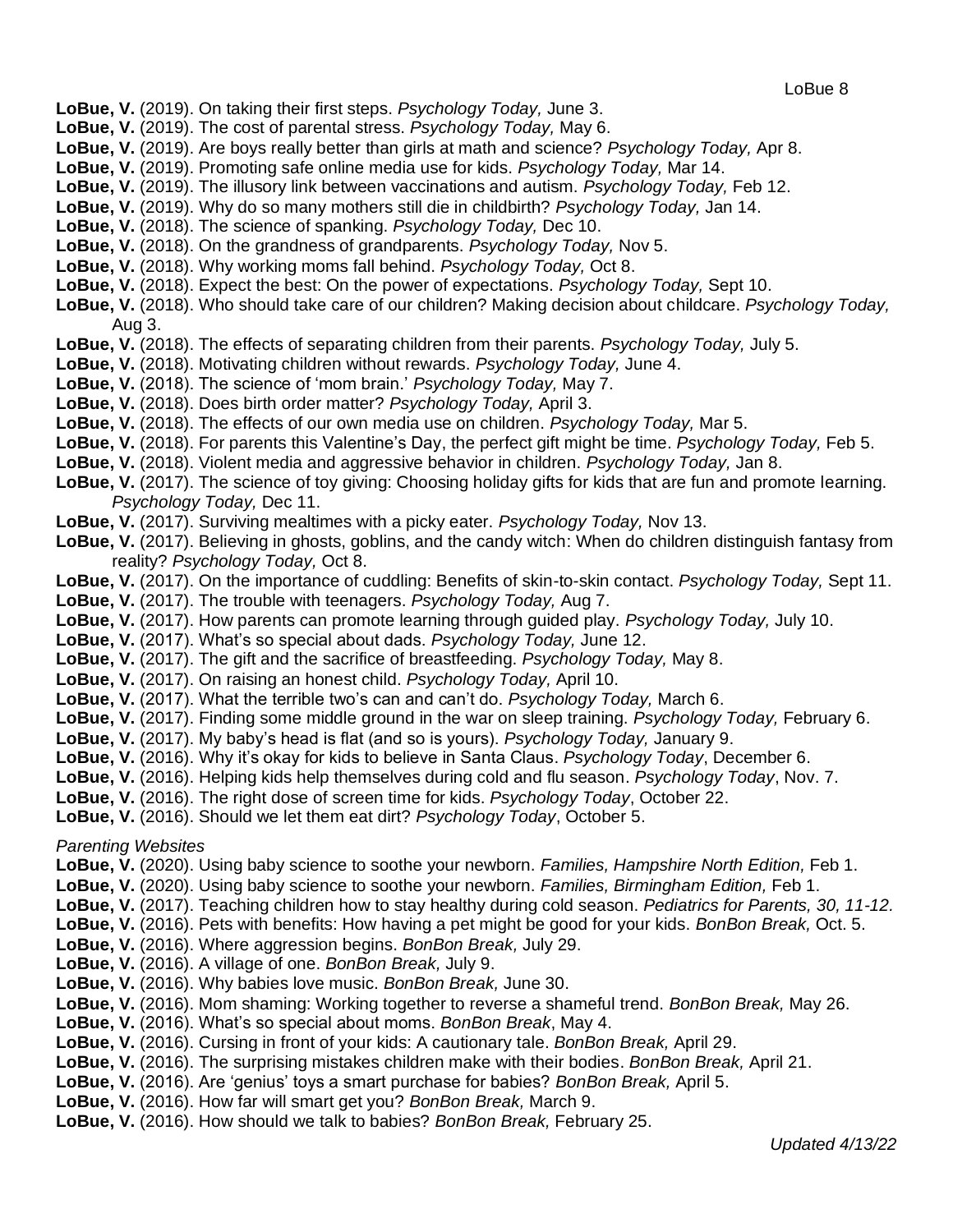- **LoBue, V.** (2016). Can babies taste the foods we eat while pregnant? *Mamalode,* February 24.
- **LoBue, V.** (2016). When should we start reading to our babies? *Mamalode,* January 7.
- **LoBue, V.** (2013). What are we so afraid of? Keeping our children from developing irrational fears. *Pediatrics for Parents, 28, 11-12*.

## **HONORS AND AWARDS**

- 2021 Association for Psychological Science, APS Fellow
- 2017 Rutgers University Board of Trustees Research Fellowship for Scholarly Excellence Awarded to the University's most distinguished young faculty members
- 2007 Hetherington Award for Developmental Research, University of Virginia Award for outstanding developmental research to a graduate student
- 2002-2004 Invited Fellow, Life Academy on Evolutionary and Ontogenetic Dynamics Max Planck Institute for Human Development, Berlin, Germany

### **INVITED LECTURES AND COLLOQUIA**

- **LoBue, V.** (2021, April). *Human responses to threat: A developmental Approach.* Departmental Colloquium, University of California, Davis, CA.
- **LoBue, V.** (2020, May). *The development of fear and anxiety: A multi-component approach.* Social Cognitive Neuroscience Laboratory, MIT, Boston, MA.
- **LoBue, V.** (2020, July). *Biased attention to threat: Answering old questions with young infants.* Biennial Meeting of the International Congress on Infant Studies, Glasgow, Scotland (*conference canceled*).
- **LoBue, V.** (2020, February). *Biased attention to threat: Answering old questions with young infants.* Society for Personality and Social Psychology's Annual Convention, Emotion Preconference, New Orleans, LA.
- **LoBue, V.** (2020, February). *Media use in children and families.* Staten Island University Hospital, Pediatric Grand Rounds. New York, NY
- **LoBue, V.** (2019, October). *Impact of parent/caregiver digital behavior on infants, toddlers, and preschoolers.*  NYU Langone Health, Pediatric Grand Rounds. New York, NY.
- **LoBue, V.** (2019, March). *Impact of parent/caregiver digital behavior on infants, toddlers, and preschoolers.*  MKSA Speakers Series. Plainview, NY.
- **LoBue, V.** (2019, February). *Responding to imminent threat: A developmental approach.* New York University, New York, NY.
- **LoBue, V.** (2018, November). *Children's developing understanding of the natural world.* Lorraine Block Docent Lecture Series, Bruce Museum*.* Greenwich, CT.
- **LoBue, V.** (2018, December). *Impact of parent/caregiver digital behavior on infants, toddlers, and preschoolers.* Distinguished Speakers Series, Middle Country Public Library. Centereach, NY.
- **LoBue, V.** (2016, September). *Rapid attention to threat: Evidence for multiple converging pathways.* University of Iowa, Iowa City, IA.
- **LoBue, V.** (2016 March). *Rapid attention to threat: Evidence for multiple converging pathways.* Boston University, Boston, MA.
- **LoBue, V.** (2016, February). *Responding to threat: On the developmental relationship between emotion and attention.* Seton Hall University, South Orange, NJ.
- **LoBue, V.** (2014, October). *What we fear most: A developmental advantage for threat-relevant stimuli.* City University of New York (CUNY) Graduate School, New York, NY.
- **LoBue, V.** (2014, May). *What we fear most: A developmental advantage for threat-relevant stimuli.* University of Maryland, College Park, MD.
- **LoBue, V.** (2014, February). *Women in the Workplace: Gender Expectations, Biases, and Stereotypes Across Development*. Limitless Series, Undergraduate Women in the Business School, Rutgers, Newark, NJ.
- **LoBue, V.** (2014, February). *What we fear most: A developmental advantage for threat-relevant stimuli.*  University of Toronto, Toronto, CAN.
- **LoBue, V.** (2013, September). *What we fear most: A developmental advantage for threat-relevant stimuli.* Yale University, New Haven, CT.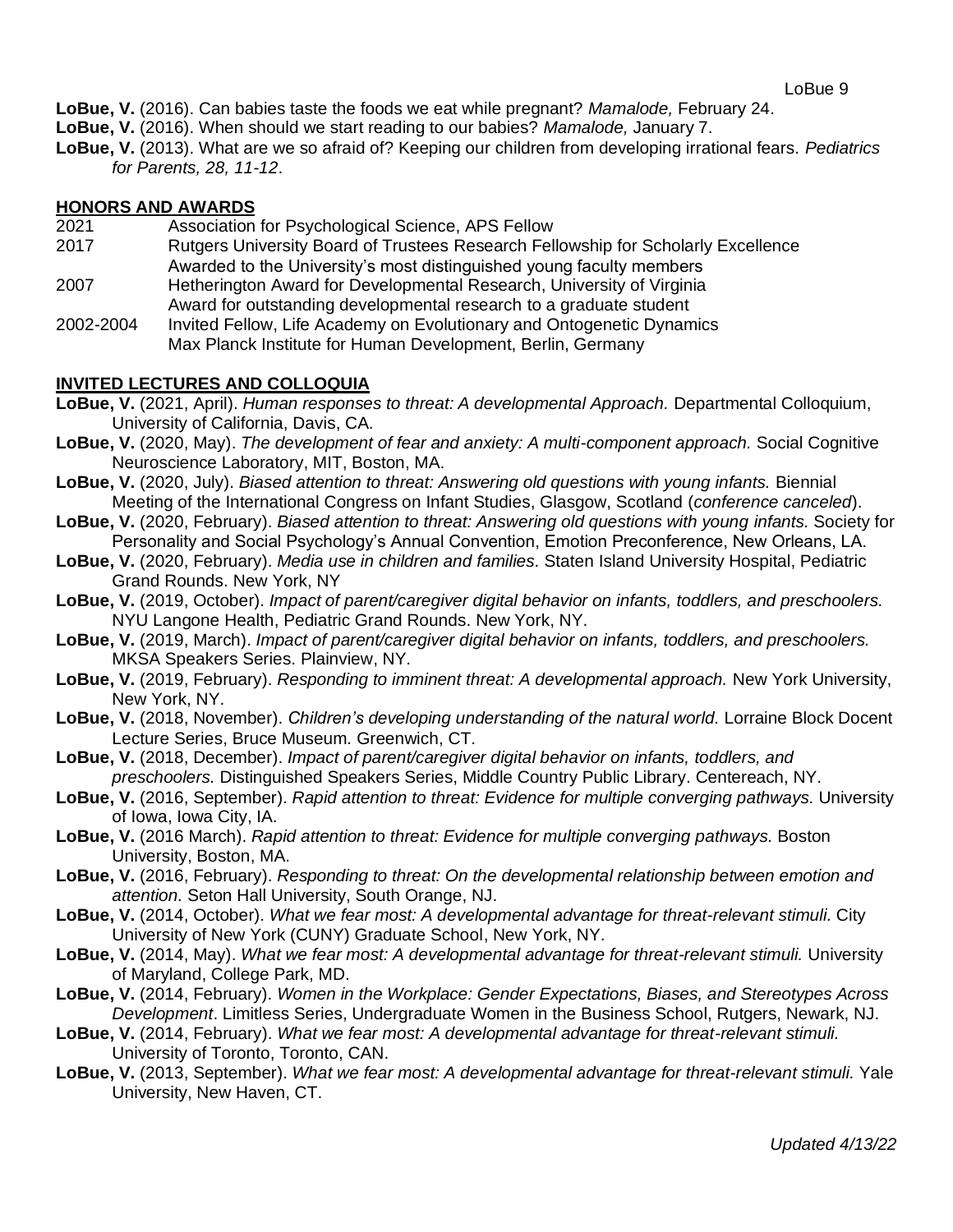- **LoBue, V.** (2013, February). *Threat perception across the lifespan: Evidence for multiple converging pathways.* Penn State University, University Park, PA.
- **LoBue, V.** (2012, May). *Threat perception across the lifespan: Evidence for multiple converging pathways.*  New York University, New York, NY.
- **LoBue, V.** (2011, May). *Threat perception across the lifespan: Evidence for multiple converging pathways.* Sackler Institute for Developmental Psychobiology, Cornell University, New York, NY.
- **LoBue, V.** (2011, February). *Threat perception across the lifespan: Evidence for multiple converging pathways.* Queens College, Queens, NY.
- **LoBue, V.** (2010, February). *The development of threat perception in infants, children, and adults*. Yale University, New Haven, CT.
- **LoBue, V.** (2009, December). *The development of threat perception in infants, children, and adults*. University of Illinois, Champaign-Urbana, IL.
- **LoBue, V.** (2009, December). *The development of threat perception in infants, children, and adults*. Rutgers University, Newark, NJ.

### **CHAIRED CONFERENCE SYMPOSIA**

- **LoBue, V.** (2019, March). *Social influences and consequences of unfairness: Emotion, cognition, and culture.*  Chair of Paper Symposium presented at the Society for Research in Child Development, Biannual Meeting, Baltimore, MD. Speakers: Elizabeth Huppert, Jason Cowell, & Jean Decety; Emily Kim<sup>t</sup> & Vanessa LoBue; Teresa Harvey & Peter Blake; Discussant: Peter Blake.
- Buss, K. A., **LoBue, V.,** & Pérez-Edgar**,** K. (2018, July). *How to get the most out of infant data.* Chair of Paper Symposium presented at the International Conference on Infant Studies, Biannual Meeting, Philadelphia, PA. Speakers: Lisa Oakes, Karen Adolph, Vanessa LoBue, & Koraly Pérez-Edgar.
- **LoBue, V.** (2016, November). *Biopsychosocial processes in the emerging relations between attention and negative affect in infancy and childhood*. Chair of Paper Symposium presented at the Annual Meeting of the International Society for Developmental Psychobiology, San Diego, CA. Speakers: Koraly Pérez-Edgar, Kristin Buss, & Vanessa LoBue; Discussant: Nathan Fox.
- **LoBue, V.** & Pérez-Edgar, K. (2015, March). *Is there room for development in Attentional Biases for Threat in Children and Adolescents?* Chair of Paper Symposium presented at the Society for Research in Child Development, Biannual Meeting, Philadelphia, PA. Speakers: Vanessa LoBue; Chris Askew, Gemma Reynolds, & Andy Field; Sonya Troller-Renfree, Kathryn Degnan, Tahl Frenkel, & Nathan Fox; Koraly Pérez-Edgar, Bradley Taber-Thomas, Courtney Pfeifer, & Eran Auday.
- **LoBue, V.** (2011, March). *Seeing the World Through Symbols: A Festschrift for Judy S. DeLoache*. Chair of Preconference Event presented at the Society for Research in Child Development, Biannual Meeting, Montreal, Canada. Speakers: Drs. Renee Baillargeon, David Klahr, Rachel Keen, Elizabeth Spelke, Judy S. DeLoache, Georgene Troseth, Patricia Ganea, Peter Ornstein, David Uttal, & Vanessa LoBue.
- Karasik, L. & **LoBue, V.** (2010, November). *Maternal Support of Infant Behavior.* Chair of Paper Symposium presented at the Annual Meeting of the International Society for Developmental Psychobiology, San Diego, CA. Speakers: Karen E. Adolph, Lana Karasik, Michael Goldstein, & Vanessa LoBue.
- **LoBue, V.**, & Rakison, D. (2010, March). *Adaptive Mechanisms in the Developing Infant.* Chair of Paper Symposium presented at the International Conference in Infant Studies, Biannual Meeting, Baltimore, MD. Speakers: Judy DeLoache, Vanessa LoBue, David Rakison, & Kristin Shutts.
- **LoBue, V**., (2008, March). *Biophilia and Biophobia: Infants' Responses to Living Things.* Chair of Paper Symposium presented at the International Conference on Infant Studies, Biannual Meeting, Vancouver, Canada. Speakers: Ross Flomm, Vanessa LoBue, Megan Bloom Pickard, Karen Wynn; Discussant: Susan Johnson.
- **LoBue, V.** & Rakison, D. (2005, April). *Adaptive Mechanisms in Infancy and Childhood*. Chair of Paper Symposium presented at the Society for Research in Child Development, Biannual Meeting, Atlanta, GA. Speakers: Alan Slater, Olivier Pascalis, David Rakison, Vanessa LoBue & Judy DeLoache; Discussant: David Geary.

#### **CONFERENCE TALKS**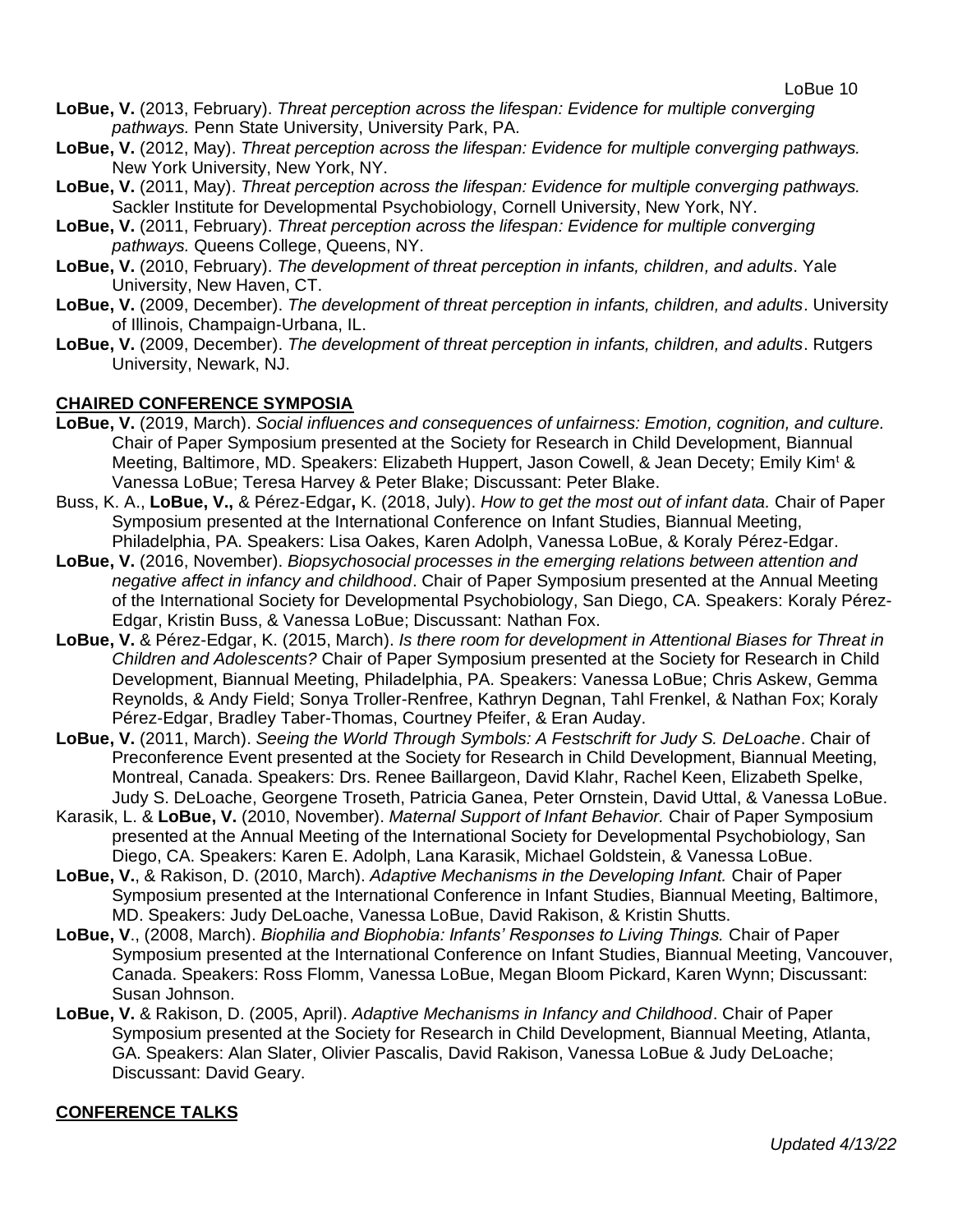- Anaya, B., **LoBue, V.,** Buss, K. A., & Pérez-Edgar, K. (2022, July). *Infant functional network topology: Associations with infant temperament trajectories in the context of maternal anxiety over time*. Paper presented at the biennial meeting of the International Congress on Infant Studies, Ottawa, Canada.
- Pérez-Edgar, K., Anaya, B., Ostlund, B., Buss, K. A., & **LoBue, V.** (2022, July). EEG *correlates of anxiety risk in the first two years of life are associated with mother-infant affective concordance at 8 months*. Paper presented at the biennial meeting of the International Congress on Infant Studies, Ottawa, Canada.
- MacNeill, L., Gunther, K., Buss, K. A., **LoBue, V.** & Pérez-Edgar, K. (2021, April). *Profiles of parenting risk Predict infant temperament and attention to threat: An eye-tracking study.* Paper presented at the Society for Research in Child Development, Biannual Meeting (*conference held online*).
- Vallorani, A., Gunther, K., Anaya, B., Morales, S., Fu, X., Burris<sup>t</sup>, J., Field, A., Buss, K., LoBue, V., & Pérez-Edgar, K. (2021, April). *Relations between affect-biased attention, maternal anxiety, and infant negative affect in cross-sectional and longitudinal samples.* Paper presented at the Society for Research in Child Development, Biannual Meeting (*conference held online*).
- Youatt, E., Zhou, A., **LoBue, V.,** Buss, K. A., & Pérez-Edgar, K. (2021, April). *In a matter of seconds: comparative modeling of 8-month-old RSA during a social fear task.* Paper presented at the Society for Research in Child Development, Biannual Meeting (*conference held online*).
- Zhou, A., Youatt, E., Pérez-Edgar, K., **LoBue, V.,** & Buss, K. A. (2021, April). *The development of infant temperamental fear and baseline RSA: Bidirectional associations with maternal internalizing symptoms.* Paper presented at the Society for Research in Child Development, Biannual Meeting (*conference held online*).
- Pérez-Edgar, K., Anaya, B., Ostlund, B., Buss, K., & **LoBue, V.** (2020, December). *Neural noise at 8-months predicts infant internalizing and externalizing behavior*. Paper presented at the American College of Neuropsychopharmacology 59th Annual Meeting (*conference held online*).
- Anaya, B., Buss, K.A., **LoBue, V.,** & Pérez-Edgar, K.E. (2020, July). *Maternal anxiety and infant negative affect trajectories: The role of neural and environmental factors during infancy.* Paper presented at the biennial meeting of the International Congress of Infant Studies (*conference held online*).
- Pérez-Edgar, K., MacNeill, L., Burris<sup>t</sup>, J. L., Gunther, K., Buss, K. A., & LoBue, V. (2019, July). *Emerging patterns of mother-infant relations: Maternal anxiety, infant temperament, and infant attention bias to*  emotion. Paper presented at the 9<sup>th</sup> World Congress of Behavioral and Cognitive Therapies, Berlin, Germany.
- Pérez-Edgar, K., Vallorani, A., Anaya, B., Morales, S., Buss, K. A., & **LoBue, V.** (2019, July). *Attention mechanisms and socioemotional functioning in infancy: Taking a person-centered approach*. Paper presented at the 9<sup>th</sup> World Congress of Behavioral and Cognitive Therapies, Berlin, Germany.
- Burris<sup>t</sup>, J., Oleas<sup>t</sup>, D., LoBue, V., Buss, K., & Pérez-Edgar, K. (2019, March). *Disorder in the environment moderates the relation between infant temperament and visual attention to threatening faces.* Paper presented at the Society for Research in Child Development, Biannual Meeting, Baltimore, MD.
- Kim<sup>t</sup> , E., & **LoBue, V.** (2019, March). *Emotional responses to inequality among preschool dyads.* Paper presented at the Society for Research in Child Development, Biannual Meeting, Baltimore, MD.
- Pérez-Edgar, K., Vallorani, A., Anaya, B., Morales, S., Buss, K., & **LoBue, V.** (March 2019). *Using personcentered approaches to examine individual differences in attention and socioemotional development.*  Paper presented at the Society for Research in Child Development, Biannual Meeting, Baltimore, MD.
- Burris<sup>t</sup>, J.L., Buss, K., Pérez-Edgar, K., LoBue, V. (2019, March). *Patterns of attention towards negative emotion in infants from low SES families.* Paper presented at the Eastern Psychological Association Annual Meeting, New York, NY.
- Oleas<sup>t</sup>, D., Burris<sup>t</sup>, J., Sarquez<sup>t</sup>, M., Buss, K., Pérez-Edgar, K., & LoBue, V. (2018, March). *The relation between environmental stress and attention to emotion in Latino and White mothers.* Paper presented at the Annual Meeting of the Eastern Psychological Association, Annual Meeting, New York, NY.
- Burris<sup>t</sup>, J., Oleas<sup>t</sup>, D., Buss, K., Pérez-Edgar, K., & LoBue, V. (2018, October). *Inconsistent pattern of attention towards negative emotion in children from low SES backgrounds.* Paper presented at the Annual Meeting of the International Society for Developmental Psychobiology, San Diego, CA.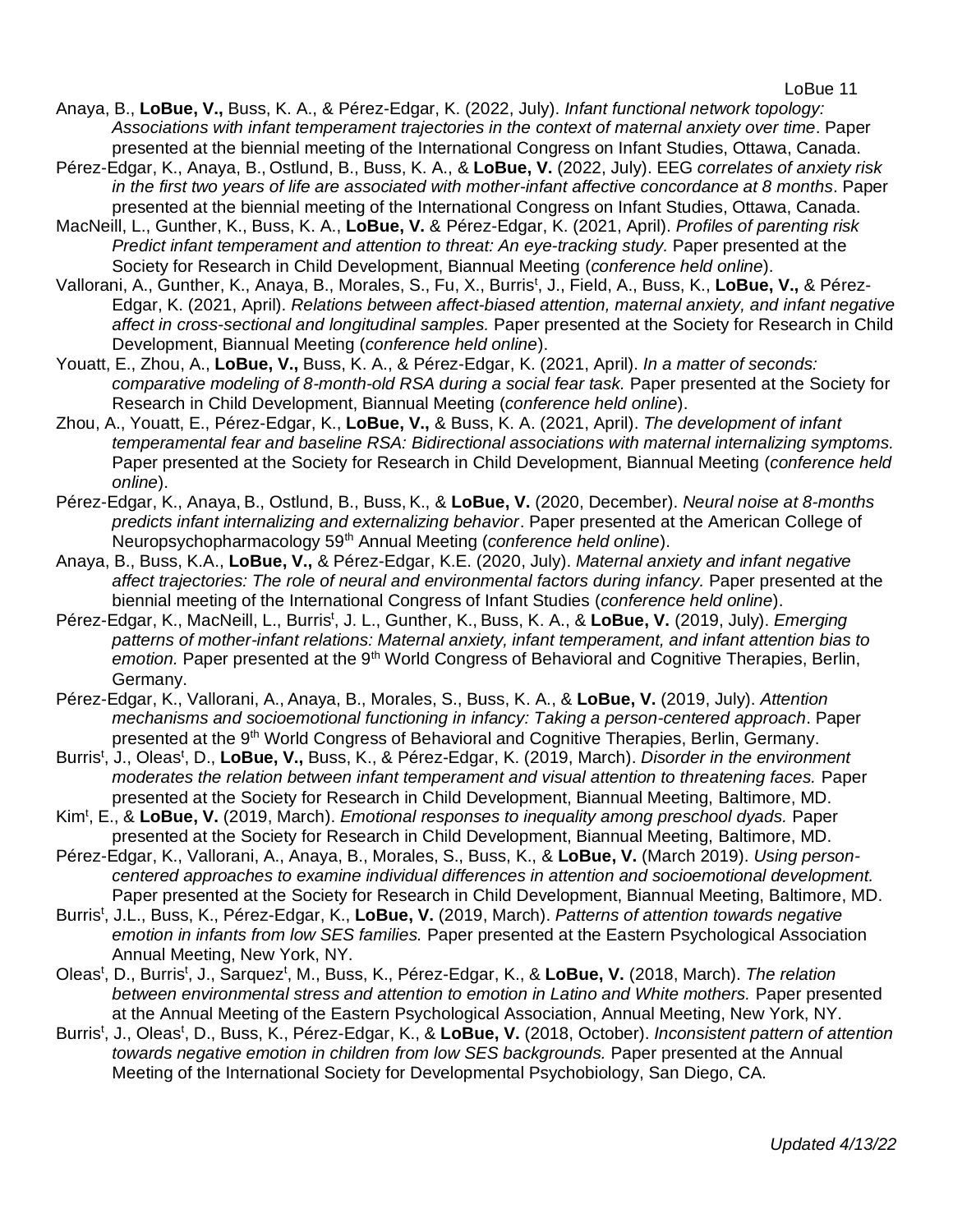- LoBue, V., Burris<sup>t</sup>, J., Buss, K. A., & Pérez-Edgar, K. (2018, July). *Using multiple converging measures in infant research: Lessons from the development of infants' responses to threat.* Paper presented at the International Conference on Infant Studies, Biannual Meeting, Philadelphia, PA.
- LoBue, V., Burris<sup>t</sup>, J., Buss, K. A., & Pérez-Edgar, K. (2018, July). *Developmental change in attention biases for social and non-social threats in infancy.* Paper presented at the International Conference on Infant Studies, Biannual Meeting, Philadelphia, PA.
- Pérez-Edgar, K., Vallorani, A., Morales, S., **LoBue, V.,** & Buss, K. A. (2018, July). *Infant profiles of attention to threat: Individual and parental mechanisms*. Paper presented at the International Conference on Infant Studies, Biannual Meeting, Philadelphia, PA.
- Pérez-Edgar, K., Vallorani, A., Morales, S., **LoBue, V.,** & Buss, K. A. (July, 2018). *The promises and challenges of an individual differences approach to infant research*. Paper presented at the International Conference on Infant Studies, Biannual Meeting, Philadelphia, PA.
- Vallorani, A., Fu, X., Morales, S., **LoBue, V.,** Buss, K. A. & Pérez-Edgar, K. (July, 2018). *Development of affect-biased attention: Mediation by negative affect and moderation by maternal anxiety*. Paper presented at the International Conference on Infant Studies, Biannual Meeting, Philadelphia, PA.
- Geerdts<sup>t</sup>, M. & LoBue, V. (2017, October). *Educational child-directed media: Linking parental beliefs about educational media to actual media behaviors*. Paper presented at a Pre-Conference Workshop on Digital Media & Cognitive Development at the Cognitive Development Society, Biannual Meeting, Portland, OR.
- Blacker<sup>t</sup>, K. Colantonio, J., LoBue, V., & Bonawitz, E. (2017, April). *Reasoning about the process of illness transmission improves preschooler's later avoidance of sick individuals.* Paper presented at the Society for Research in Child Development, Biannual Meeting, Austin, TX.
- **LoBue, V.** (2016, November). *Biased attention to threat in infancy*. Paper presented at the Annual Meeting of the International Society for Developmental Psychobiology, San Diego, CA.
- Geerdts<sup>t</sup>, M., & LoBue, V. (2016, June). *Snakes and salamanders: How parents help Children determine whether an animal is threatening.* Paper presented at the Annual Meeting of the Jean Piaget Society, Chicago, IL.
- Morales, S., Brown, K.M., Taber-Thomas, B.C., **LoBue, V.,** Buss, K.A., & Pérez-Edgar, K.E. (2016, May). *Maternal Anxiety Predicts Attentional Bias Towards Threat in Infancy*. Paper presented at the International Conference on Infant Studies, New Orleans, LA.
- Pérez-Edgar, K., Buss, K., **LoBue, V.,** Taber-Thomas, B., Allen, E., & Brown, K. (2016, May). *Emerging relations between attention to threat and negative affect in the first two years of life.* Paper presented at the International Conference on Infant Studies, Biannual Meeting, New Orleans, LA.
- **LoBue, V.** (2015, March). *Deconstructing threat: The relative roles of perception, cognition, and emotion on threat detection.* Paper presented at the Society for Research in Child Development, Biannual Meeting, Philadelphia, PA.
- LoBue, V., Blacker<sup>t</sup>, K. A., & Geerdts<sup>t</sup>, M. (2015, March) *Children's behavioral avoidance of contagion.* Paper presented at the Society for Research in Child Development, Biannual Meeting, Philadelphia, PA.
- **LoBue, V.** (2014, July). *Sensitivity to social and non-social threats in temperamentally shy children at-risk for anxiety.* Paper presented at the International Conference on Infant Studies, Biannual Meeting, Berlin, Germany.
- **LoBue, V.** (2010, November). *Mother's guidance of infant's behavioral exploration of toys and animals.* Paper presented at the International Society for Developmental Psychobiology, Biannual Meeting, San Diego, CA.
- **LoBue, V.** (2010, March). *On the detection of threat in infants and young children*. Paper presented at the International Conference on Infant Studies, Biannual Meeting, Baltimore, MD.
- **LoBue, V.**, Bloom, M., & DeLoache, J. S. (2008, March). *Lions, tigers, great! Snakes, oh my! Babies' responses to different kinds of animals*. Paper presented at the International Conference on Infant Studies, Biannual Meeting, Vancouver, Canada.
- **LoBue, V.**, Coan, J., & DeLoache, D. (2006, August). *Mechanisms behind prepared fear learning.* Paper presented at the meeting of the American Psychological Association, New Orleans, LA.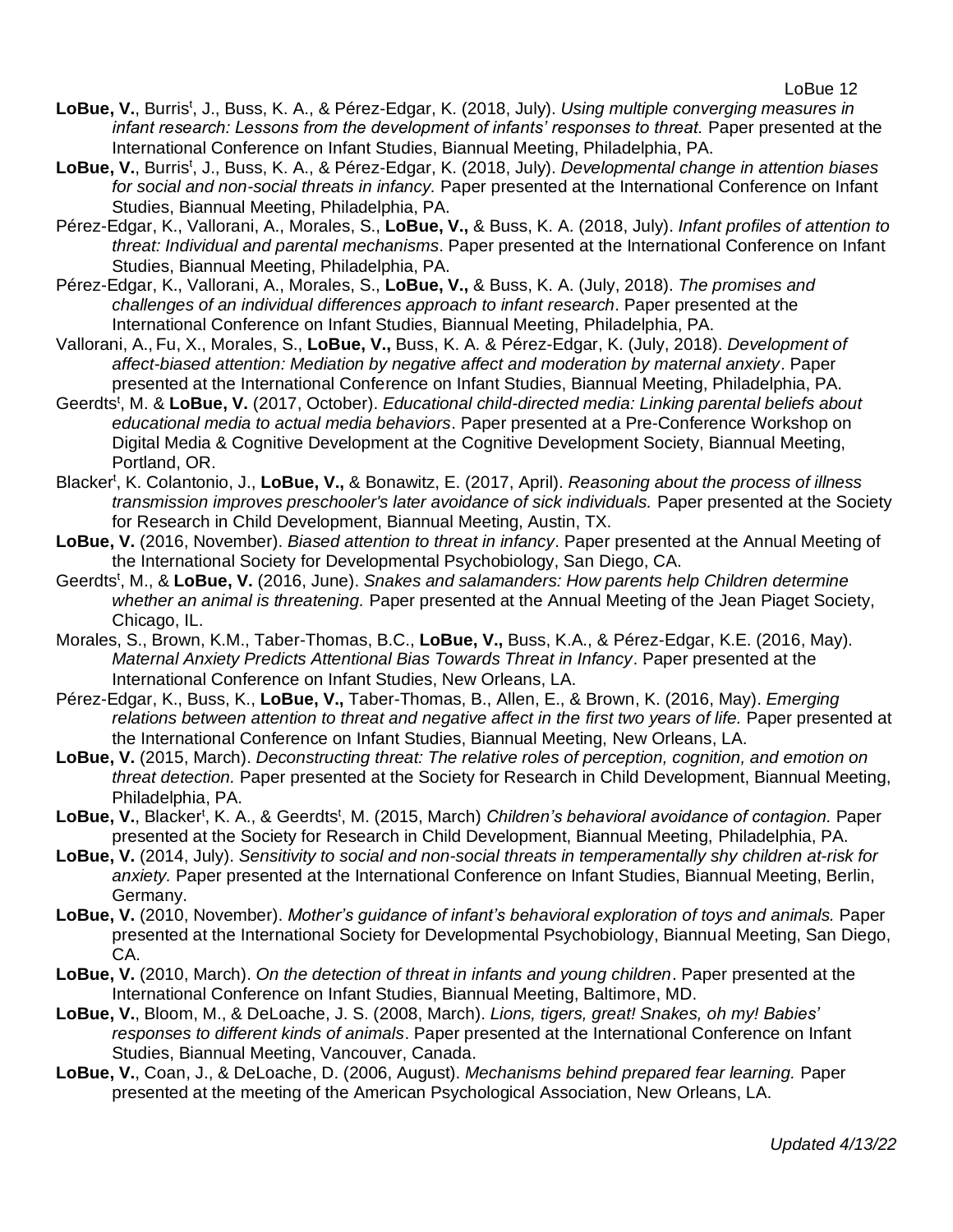- **LoBue, V.**, & DeLoache, J. S. (2005, April). *Finding the snake in the grass: Attention to fear-relevant stimuli by infants and young children*. Paper presented at the Society for Research in Child Development, Biannual Meeting, Atlanta, GA
- **LoBue, V.** (2005, October). *Examining preparedness in young children and infants*. Talk presented at the LIFE Academy meeting, Ann Arbor, MI. LoBue, V. *Mother's guidance of infant's behavioral exploration of toys and animals.* Paper presented at the Annual Meeting of the International Society for Developmental Psychobiology, San Diego, CA.

## **CONFERENCE POSTERS**

- Bierstedt<sup>t</sup>, L., Reider<sup>t</sup>, L.B., Burris<sup>t</sup>, J., Vallorani, A., Pérez-Edgar, K., Buss, K.A., & LoBue, V. (2022, July). *Examining the bi-directional relations between attention and temperament across the first two years of life*. Poster presented at the biennial meeting of the International Congress of Infant Studies, Ottawa, Canada.
- Gilmer, M., Anaya, B., Buss, K.A., **LoBue, V.,** Pérez-Edgar, K. (2022, July 7-10). *Infant negative affect trajectories as a function of maternal positive engagement and household chaos*. Poster presented at the biennial meeting of the International Congress of Infant Studies, Ottawa, Canada.
- Kim<sup>t</sup> , E. & **LoBue, V**. (2022, April). *Young children's considerations of contribution and effort for reward distribution.* Poster presented at the Cognitive Development Society, Biannual Meeting, Madison, WI.
- Mahaffey<sup>t</sup>, E.M., Reider<sup>t</sup>, L.B., Barylski<sup>t</sup>, B., & LoBue, V. (2022, April). *The transmission of negative information through naturalistic parent-child conversations: Implications for fear learning*. Poster presented at the biennial meeting of the Cognitive Development Society, Madison, WI.
- Reider<sup>t</sup>, L.B., Kim<sup>t</sup>, E., Mahaffey<sup>t</sup>, E.M., & LoBue, V. (2022, April). *The impact of household pets on children's daily lives: Differences in parent-child conversations and implications for children's emotional development.* Poster presented at the biennial meeting of the Cognitive Development Society, Madison, WI.
- Tompkins, D., Radulescu, M., Jagid, N., Portnoy, M., Abii, O., Man, B., Voss, A., **LoBue, V.,** Oakes, L.M., Casasola, M., (2022, April). *The development and testing of a novel face controlled experimental tool for toddlers and young children.* Poster presented at the biennial meeting of the Cognitive Development Society, Madison, WI.
- Bierstedt<sup>t</sup>, L., Reider<sup>t</sup>, L.B., Burris<sup>t</sup>, J., Pérez-Edgar, K., Buss, K., & LoBue, V. (2021, November). *Exploring the relationship between affect-biased attention and social fear over time.* Poster presented at the annual meeting of the International Society for Developmental Psychology, Chicago, IL.
- Lytle, M. N., Zhou, A. M., Thomas, C., Youatt, E. A., Witherspoon, D. P., **LoBue, V.,** Buss, K. A., Pérez-Edgar, K. (2021, November). *Associations between neighborhood, maternal internalizing symptoms, and Infant parasympathetic nervous system activity*. Poster presented at the International Society for Developmental Psychobiology, Chicago, Illinois.
- Reider<sup>t</sup>, L.B., Bierstedt<sup>t</sup>, L., Burris<sup>t</sup>, J., Buss, K., Pérez-Edgar, K., LoBue, V., & Field, A.P. (2021, November). *Attention to threat across three eye-tracking tasks: Patterns across the first two years of life.* Poster presented at the annual meeting of the International Society for Developmental Psychology, Chicago, IL.
- Bambha, V., Yiu, E., Shetty, N., Beckner, A., Voss, A., Xie, J., **LoBue, V.,** Oakes, L., & Casasola, M. (2021, April). *Developmental changes in children's object insertions during play.* Poster presented at the Society for Research in Child Development, Biannual Meeting (*conference held online*).
- Bierstedt<sup>t</sup>, L., Burris<sup>t</sup>, J., Buss, K. A., Pérez-Edgar, K. E., & LoBue, V. (2021, April). *Attention tasks at 8 months predict social fear at 12 months.* Poster presented at the Society for Research in Child Development, Biannual Meeting (*conference held online*).
- Kim<sup>t</sup> , E., **LoBue, V.,** & Van de Walle, G. (2021, April). *The role of effort and outcome on third-party resource distributions.* Poster presented at the Society for Research in Child Development, Biannual Meeting (*conference held online*).
- Ma, Y., Zhou, A., **LoBue, V.,** Buss, K., & Pérez-Edgar, K. E. (2021, April). *Relations between 8-month-old surgency, parent daily hassles, and 12-month-old baseline RSA.* Poster presented at the Society for Research in Child Development, Biannual Meeting (*conference held online*).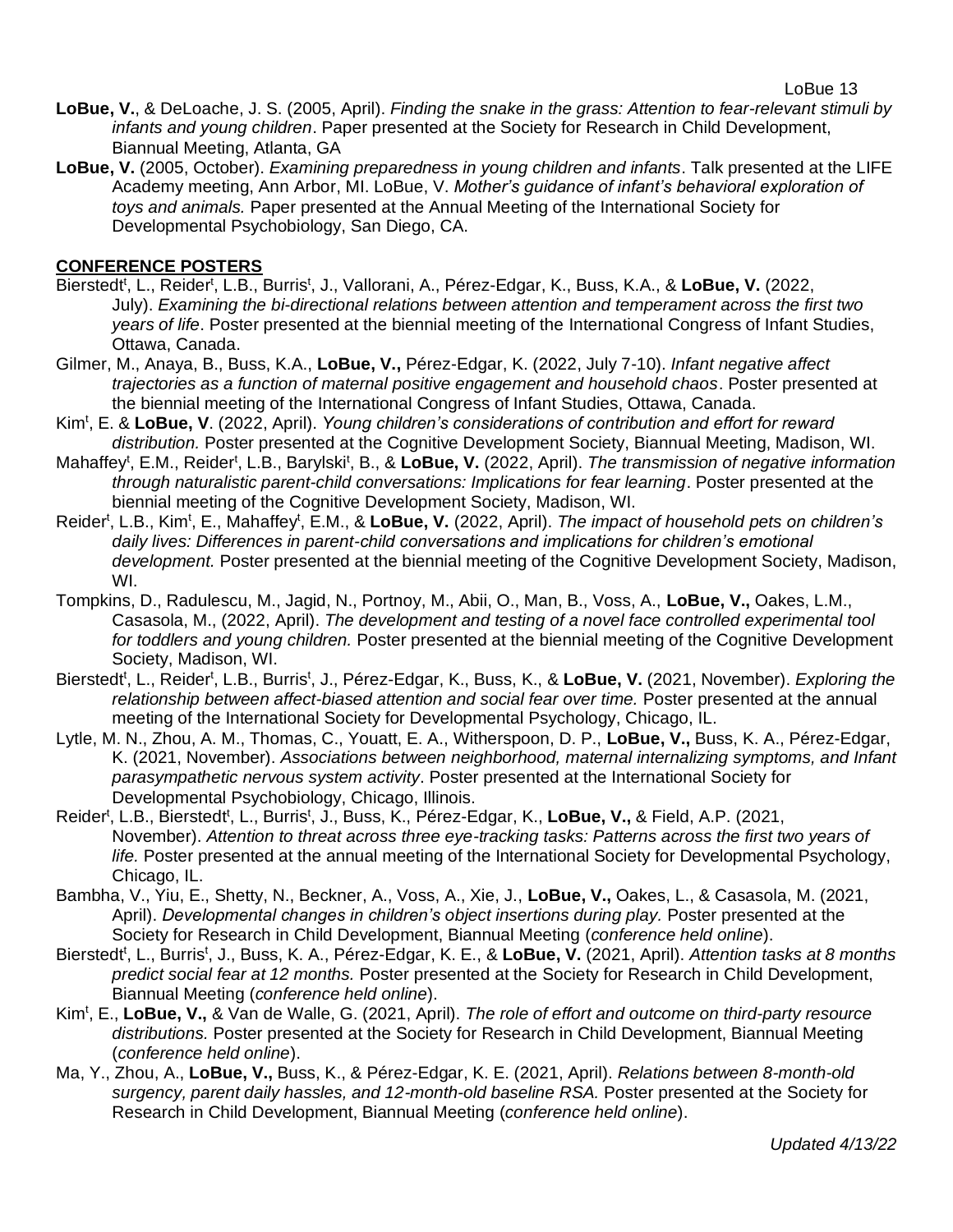- Mahaffey<sup>t</sup>, E., Reider<sup>t</sup>, L., Flax<sup>t</sup>, M., & LoBue, V. (2021, April). "*It bites!" The transmission of negative information through a naturalistic storybook task.* Poster presented at the Society for Research in Child Development, Biannual Meeting (*conference held online*).
- Pochinki<sup>t</sup>, N., Agbamu<sup>t</sup>, S., Reis<sup>t</sup>, D., Avalos<sup>t</sup>, R. S., Starling<sup>t</sup>, S., Velarde<sup>t</sup>, B., Oakes, L., Casasola, M., & **LoBue, V.** (2021, April). *Can parental scaffolding during spatial play predict children's spatial skills?* Poster presented at the Society for Research in Child Development, Biannual Meeting (*conference held online*).
- Reider<sup>t</sup>, L., Burris<sup>t</sup>, J., Bierstedt<sup>t</sup>, L., Revilla<sup>t</sup>, K., Pinzon<sup>t</sup>, C., Pérez-Edgar, K. E., Buss, K., & LoBue, V. (2021, April). *A longitudinal investigation of infant attention across diverse contexts.* Poster presented at the Society for Research in Child Development, Biannual Meeting (*conference held online*).
- Reider<sup>t</sup>, L., Kim<sup>t</sup>, E., Mahaffey<sup>t</sup>, E, & LoBue, V. (2021, April). *Pet ownership and prosocial emotions: The role of mental state language.* Poster presented at the Society for Research in Child Development, Biannual Meeting (*conference held online*).
- Reis<sup>t</sup>, D., Leotti<sup>t</sup>, L., Pochinki<sup>t</sup>, N., Bonawitz, E., & LoBue, V. (2021, April). *Learning about germs in a global pandemic: Children's knowledge and behavior before and after COVID-19.* Poster presented at the Society for Research in Child Development, Biannual Meeting (*conference held online*).
- Smith, C., Anaya, B., Buss, K. A., **LoBue, V.,** & Pérez-Edgar, K. E. (2021, April). *Trajectories of maternal anxiety as a function of infant negative reactivity and perceived daily stress.* Poster presented at the Society for Research in Child Development, Biannual Meeting (*conference held online*).
- Zhou, A. M., Youatt, E. A., Buss, K. A., **LoBue, V.,** & Pérez-Edgar, K. E. (2020, October). *Examining the development of physiological regulation of social fear in a transactional model with maternal anxiety and infant temperamental fear.* Poster presented at the Society for Psychophysiological Research, Annual Meeting *(conference held online).*
- Ostlund, B. D., Anaya, B., **LoBue, V.,** Buss, K., & Pérez-Edgar, K. E. (2020, September). *Charting trajectories of neural noise across the first two years of life*. Poster presented at the Flux Society Annual Meeting *(conference held online).*
- Burris<sup>t</sup>, J.L, Reider<sup>t</sup>, L., Oleas<sup>t</sup>, D., Weems<sup>t</sup>, A., Buss, K.A., Pérez-Edgar, K., **LoBue, V.** (2020, July). *Infants' longitudinal patterns of attention to threat and their relation to anxiety risk factors.* Poster presented at the biennial meeting of the International Congress on Infant Studies (*conference held online*).
- Debolt, M. C., Beckner, A. G., **LoBue, V.,** Casasola, M., Voss, A., & Oakes, L. M. (2020, July). *A novel eyetracking procedure for assessing individual differences in visual processing biases during infancy and toddlerhood.* Poster to be presented at the biennial meeting of the International Congress of Infant Studies (*conference held online*).
- Oleas<sup>t</sup>, D.S., Reider<sup>t</sup>, L.B., Burris<sup>t</sup>, J.L., Pochinki<sup>t</sup>, N., Pérez-Edgar, K., Buss, K., & LoBue, V. (2020, July). The *relation between environmental stress and looking behavior in early infancy*. Poster to be presented at the biennial meeting of the International Congress of Infant Studies (*conference held online*).
- Ostlund, B. D., Burris<sup>t</sup>, J. L., Anaya, B., LoBue, V., Buss, K. A., & Pérez-Edgar, K. E. (2020, July). *Neural noise associates with vigilance to threat in the first year of life*. Poster to be presented at the biennial meeting of the International Congress on Infant Studies (*conference held online).*
- Reider<sup>t</sup>, L.B., Burris<sup>t</sup> J.L., Oleas<sup>t</sup> D., Pochinki<sup>t</sup>, N., Mahaffey<sup>t</sup>, E.M., Pérez-Edgar, K., Buss, K., LoBue, V. (2020, July). *The relation between maternal internalizing symptoms and infant processing of emotional faces.* Poster to be presented at the annual meeting of the International Congress of Infant Studies (*conference held online*).
- Vallorani, A., Gunther K. E., Burris<sup>t</sup>, J. L., Buss, K. A., LoBue, V., & Pérez-Edgar, K. (2020, July). *Modeling individual differences in developmental trajectories of orienting to emotional stimuli from 4- to 24 months.* Poster to be presented at the biennial meeting of The International Congress of Infant Studies (*conference held online*).
- Burris<sup>t</sup>, J.L., Oleas<sup>t</sup>, D.S., Reider<sup>t</sup>, L.B., Sarquez<sup>t</sup>, M., Weems, A., Hernandez, B.G., Buss, K., Pérez-Edgar, K., & **LoBue, V.** (2019, October). *Social disorder moderates the link between parents' and their infants' attention to threat.* Poster presented at the International Society for Developmental Psychobiology, Biannual Meeting, Chicago, IL.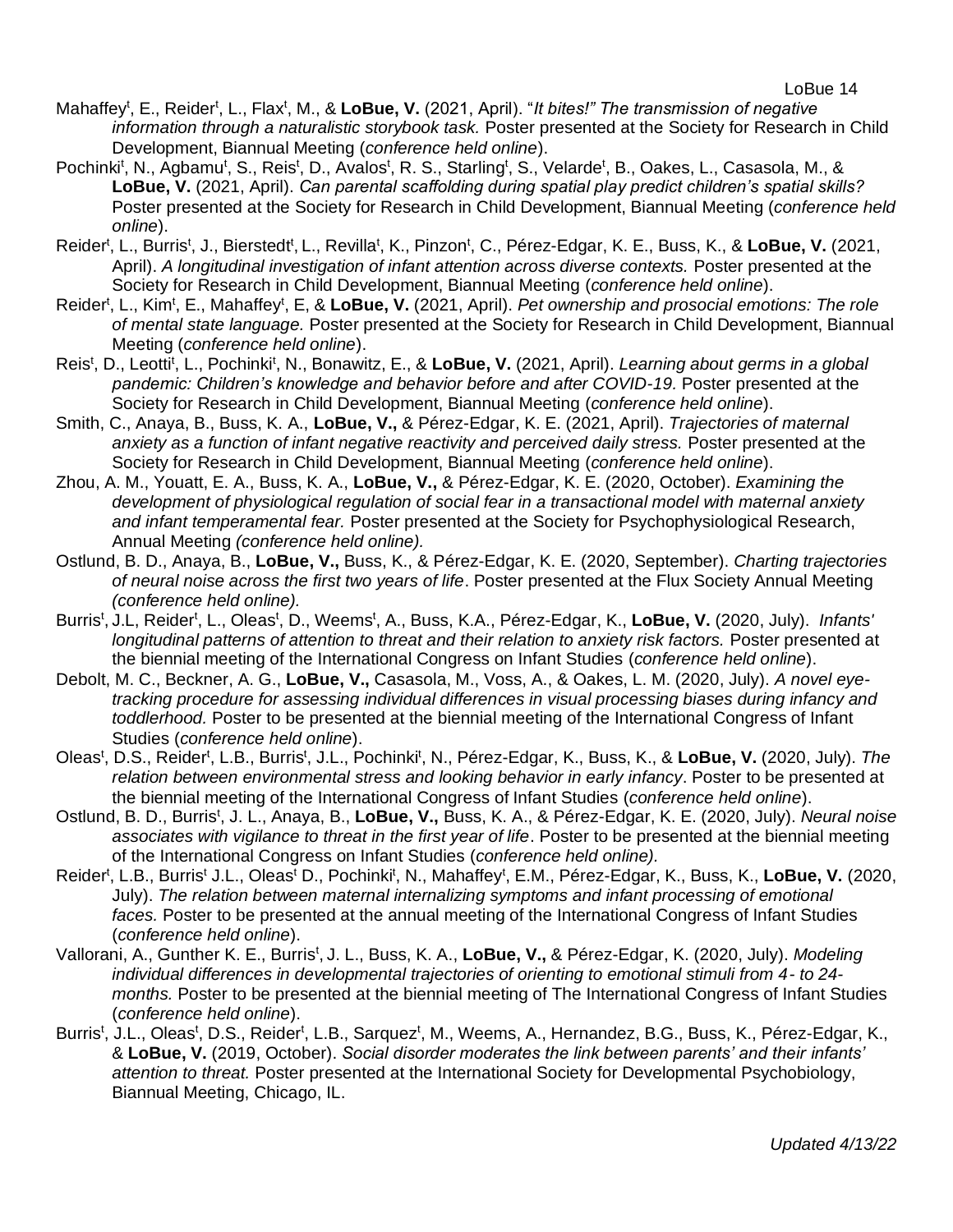- Oleas<sup>t</sup>, D.S., Burris<sup>t</sup>, J.L., Reider<sup>t</sup>, L.B., Sarquez<sup>t</sup>, Pérez-Edgar, K., Buss, K., & LoBue, V. (2019, October). *Assessing behavioral and passive viewing methodologies across a diverse sample of mothers.* Poster presented at the International Society for Developmental Psychobiology, Biannual Meeting, Chicago, IL.
- Reider<sup>t</sup>, L.B., Burris<sup>t</sup>, J.L, Oleas<sup>t</sup>, D.S., Sarquez<sup>t</sup>, M., Promagan, N., Tucker, D., Pérez-Edgar, K., Buss, K., & **LoBue, V.** (2019, October). *The relation between violence exposure, anxiety, and threat processing*. Poster presented at the International Society for Developmental Psychobiology, Biannual Meeting, Chicago, IL.
- Oleas<sup>t</sup>, D. S., Burris<sup>t</sup>, J., Sarquez<sup>t</sup>, M., Pérez-Edgar, K., Buss, K., & LoBue, V. (2019, September). *The relation between environmental stress and attention to emotion in parents living across three demographically different locations.* Poster presented at the Flux Society Annual Congress, New York, NY.
- Burris<sup>t</sup>, J., Oleas<sup>t</sup>, Rodriguez<sup>t</sup>, K., Buss, K., Pérez-Edgar, K., & LoBue, V. (2019, March). An eye-tracking investigation of the relation between parent and infant attentional biases to threat. Poster presented at the Society for Research in Child Development, Biannual Meeting, Baltimore, MD.
- Fareedi, E., Burris<sup>t</sup>, J., Oleas<sup>t</sup>, D., Pérez-Edgar, K., Buss, K., & LoBue, V. (2019, March). *The impact of prolonged paternal anxiety on infant latency to emotion.* Poster presented at the Society for Research in Child Development, Biannual Meeting, Baltimore, MD.
- Fu, J., Morales, S., **LoBue, V.,** Buss, K., & Pérez-Edgar, K. (2019, March). *Age and temperament moderate*  attentional vigilance to faces in infancy: Evidence from an eye-tracking study. Poster presented at the Society for Research in Child Development, Biannual Meeting, Baltimore, MD.
- Oleas<sup>t</sup>, D., Burris<sup>t</sup>, J., Dhaliwal<sup>t</sup>, N., Mero<sup>t</sup>, S., Pérez-Edgar, K., Buss, K, & LoBue, V. (2019, March). *Factors influencing infant attention to emotion shift from temperament at 4-months to environment at 8-months.* Poster presented at the Society for Research in Child Development, Biannual Meeting, Baltimore, MD.
- Promagan, N., Youatt, E., Vallorani, A., Zhou, A., **LoBue, V.,** Buss, K., & Pérez-Edgar, K. (2019, March). *Predicting infant sleep problems: The roles of infant temperamental negative affect and maternal anxiety.* Poster presented at the Society for Research in Child Development, Biannual Meeting, Baltimore, MD.
- Sarquez<sup>t</sup>, M., Burris<sup>t</sup>, J.L., Oleas<sup>t</sup>, D., Buss, K., Pérez-Edgar, K., LoBue, V. (2019, March) *Environmental influences on breastfeeding in low-SES, minority mothers.* Poster presented at the Eastern Psychological Association, Annual Meeting. New York, NY.
- Burris<sup>t</sup>, J., Oleas<sup>t</sup>, D., Walden<sup>t</sup>, Z., Kim<sup>t</sup>, E., Buss, K., Pérez-Edgar, K., & LoBue, V. (2018, July). *Evidence for dysregulation in infants of depressed and anxious parents on a variety of emotional tasks.* Poster presented at the International Conference on Infant Studies, Biannual Meeting, Philadelphia, PA.
- Burris<sup>t</sup>, J., Oleas<sup>t</sup>, D., Walden<sup>t</sup>, Z., Kim<sup>t</sup>, E., Buss, K., Pérez-Edgar, K., & LoBue, V. (2018, July). *Relations between community stress and emotional processing in infants.* Poster presented at the International Conference on Infant Studies, Biannual Meeting, Philadelphia, PA.
- Gunther, K. E., MacNeill, L., Burris<sup>t</sup>, J., LoBue, V., Buss, K. A., & Pérez-Edgar, K. (2018, July). Patterns of *maternal threat bias moderate the association between household chaos and infant regulation.* Poster presented at the International Conference on Infant Studies, Biannual Meeting, Philadelphia, PA.
- MacNeill, L., Burris<sup>t</sup>, J., Gunther, K. E., Pérez-Edgar, K., Buss, K. A. & LoBue, V. (2018, July). Attention bias in *context: Profiles of family emotional climate contribute to infant temperament and attention to threat*. Poster presented at the International Conference on Infant Studies, Biannual Meeting, Philadelphia, PA.
- Oleas<sup>t</sup>, D., Burris<sup>t</sup>, J., Walden<sup>t</sup>, Z., Kim<sup>t</sup>, E., Buss, K., Pérez-Edgar, K., & LoBue, V. (2018, July). *The relation between maternal anxiety and infants' attention to emotional stimuli.* Poster presented at the International Conference on Infant Studies, Biannual Meeting, Philadelphia, PA.
- Phillips, J., Vallorani, A., Zhou A. M., Pérez-Edgar, K., **LoBue, V.,** & Buss, K. A. (2018, July). *Mother and infant negative affect predict infant physiological regulation during a frustrating task.* Poster presented at the International Conference on Infant Studies, Biannual Meeting, Philadelphia, PA.
- Zhou A. M., Vallorani, A., Phillips, J., Pérez-Edgar, K., **LoBue, V.,** & Buss, K. A. (2018, July). *Maternal anxiety and depression prospectively predict physiological regulation of social fear in infants.* Poster presented at the International Conference on Infant Studies, Biannual Meeting, Philadelphia, PA.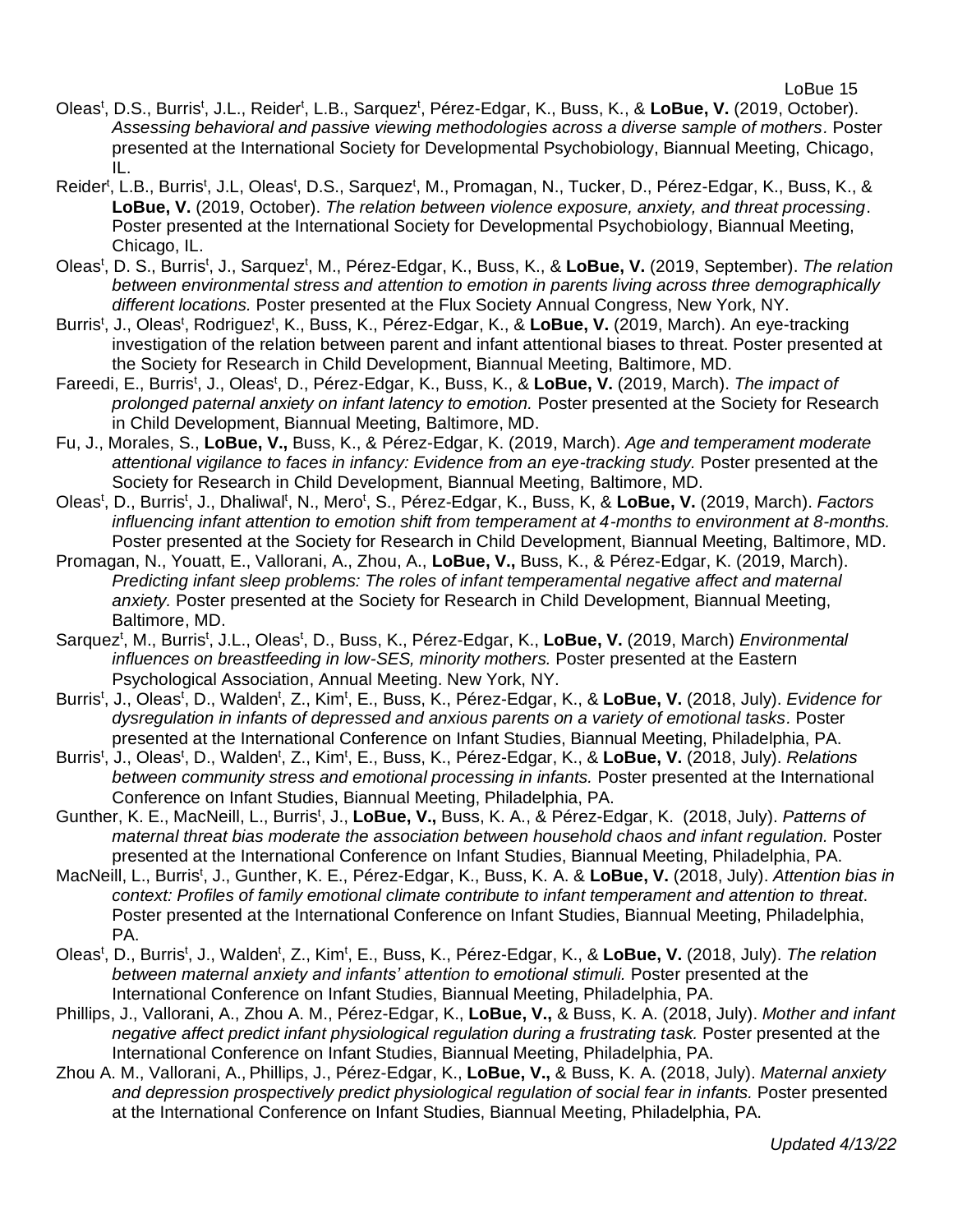- Geerdts<sup>t</sup>, M., Walden<sup>t</sup>, Z., Kim<sup>t</sup>, E., & LoBue, V. (2017, October). *The role of social and verbal information in developing avoidance behaviors towards threatening animals.* Poster presented at the Cognitive Development Society, Biannual Meeting, Portland, OR.
- Kim<sup>t</sup>, E., Geerdts<sup>t</sup>, M., Walden<sup>t</sup>, Z., & LoBue, V. (2017, October). *Teaching children how to avoid getting sick.* Poster presented at the Cognitive Development Society, Biannual Meeting, Portland, OR.
- Fu, X., Brown, K. M., Morales, S., **LoBue, V.,** Buss, K., & Pérez-Edgar, K. (2017, April). *Temperament moderates vigilance to emotional faces in infants: Evidence from an eye tracking study*. Poster presented at the Society for Research in Child Development, Biannual Meeting, Austin, TX.
- Brown, K., Taber-Thomas, B., **LoBue, V.,** Buss, K., & Pérez-Edgar, K. (2016, May). *Impact of infant fear behaviors on visual attention patterns.* Poster presented at the International Conference on Infant Studies, Biannual Meeting, New Orleans, LA.
- Fu, X. Brown, K., **LoBue, V.,** Buss, K., & Pérez-Edgar, K. (2016, May). *Effortful control moderates the link between negative affect and vigilance to threat only after the first year of life.* Poster presented at the International Conference on Infant Studies, Biannual Meeting, New Orleans, LA.
- Blacker<sup>t</sup>, K. A., & LoBue, V. (2015, March). *Children's causal knowledge of illness predicts avoidance behavior.* Poster presented at the Society for Research in Child Development, Biannual Meeting, Philadelphia, PA.
- Blacker<sup>t</sup>, K. A., Bonawitz, E., & LoBue, V. (2015, October). Why is she sick? Prompting preschoolers to provide explanations during storybook reading increases causal learning about illness. Poster presented at the Cognitive Development Society, Biannual Meeting, Columbus, OH.
- Geerdts<sup>t</sup>, M., & LoBue, V. (2015, October). "I don't like snakes": Exploring parent-child conversations about threat-relevant animals in a zoo. Poster presented at the Cognitive Development Society, Biannual Meeting, Columbus, OH.
- Geerdts<sup>t</sup>, M., Blacker<sup>t</sup>, K. A., & LoBue, V. (2015, March). "Achoo!": *Using a storybook intervention to increase children's contagion knowledge and illness avoidance.* Poster presented at the Society for Research in Child Development, Biannual Meeting, Philadelphia, PA.
- Harvey<sup>t</sup>, T., LoBue, V., & Blake, P. (2015, March). *Do children consider social status and friendship when sharing with peers?* Poster presented at the Society for Research in Child Development, Biannual Meeting, Philadelphia, PA.
- Irving<sup>t</sup>, J., Blacker<sup>t</sup>, K. A., & LoBue, V. (2015, March). *I'll have what they're having: The role of social referencing during food selection.* Poster presented at the Society for Research in Child Development, Biannual Meeting, Philadelphia, PA.
- Leitzke, B. T., **LoBue, V.**, & Pollak, S. D. (2015, March). *Emotional bias among abusive parents.* Poster presented at the Society for Research in Child Development, Biannual Meeting, Philadelphia, PA.
- Matthews<sup>t</sup>, K., Irving<sup>t</sup>, J., & LoBue, V. (2015, March). *Little Mean Girls: An observational study of aggressive behavior in preschool.* Poster presented at the Society for Research in Child Development, Biannual Meeting, Philadelphia, PA.
- Blacker<sup>t</sup>, K., & LoBue, V. (2013, October). *Children's Knowledge and Avoidance of Contagious Illness.* Poster presented at the Cognitive Development Society, Biannual Meeting, Memphis, TN.
- Matthews<sup>t</sup>, K., & LoBue, V. (2013, October). Pick on someone your own size: The detection of threatening *facial expressions posed by both child and adult models.* Poster presented at the Cognitive Development Society, Biannual Meeting, Memphis, TN.
- Thrasher<sup>t</sup>, C. & LoBue, V. (2013, April). *The Child Affective Facial Expressions Set.* Poster presented at the Society for Research in Child Development, Biannual Meeting, Seattle, WA.
- Matthews<sup>t</sup>, K., Stark<sup>t</sup>, S., & LoBue, V. (2012, June). *Detection of Threat in Infancy: An Eye-Tracking Study*. Poster presented at the International Conference on Infant Studies, Biannual Meeting, Minneapolis, MI.
- LoBue, V., & Thrasher<sup>t</sup>, C. (2011, October). *Introducing the Child Affective Facial Expressions Set.* Poster presented at the Cognitive Development Society Biannual Meeting, Philadelphia, PA.
- Pérez-Edgar, K., McDermott, J. M., **LoBue, V.**, Bar-Haim, Y., & Fox, N. A. (2010, November). *Attention Biases to Threat as a Developmental Mechanism for Pediatric Anxiety.* Paper presented at the Association for Behavioral and Cognitive Therapies Annual Convention, San Francisco, California.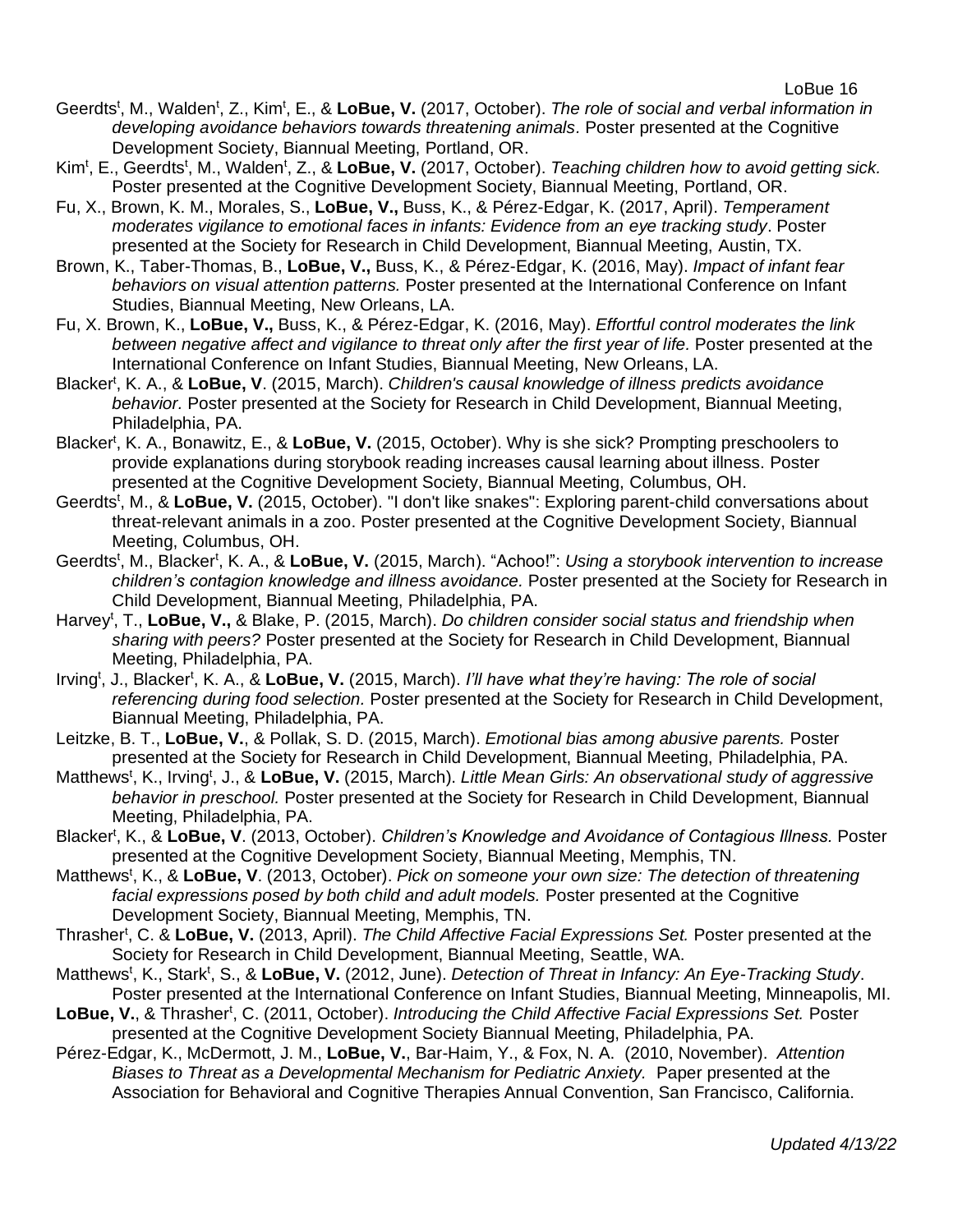- Larson, C.L., Kais, L.A., **LoBue, V.**, Barton, M., & Steuer, E.L. (2010, April). *Coiled non-snake forms are effective signals of threat*. Poster presented at the Cognitive Neuroscience Society, Annual Meeting, Montreal, Canada.
- Islam<sup>t</sup>, N., LoBue, V., & DeLoache, J. S. (2010, March). *Not just an ordinary face: Infants' perception of facelike objects.* Poster presented at the International Conference on Infant Studies, Biannual Meeting, Baltimore, MD.
- Ramenzoni, V. C., **LoBue, V.**, DeLoache, J. S., & Keen, R. (2010, March). *Infants prefer point light displays of familiar motor postures.* Poster presented at the International Conference on Infant Studies, Biannual Meeting, Baltimore, MD.
- Nelson, S. K., Cole, C. E., Pérez-Edgar, K., Zapp, D. J., & **LoBue, V.** (2009, October). *Detection of angry faces predicts attentional bias towards affective faces.* Poster presented at the Cognitive Development Society Biannual Meeting, San Antonio, TX.
- Thrasher<sup>t</sup>, C., LoBue, V., Coan, J., & DeLoache, J. S. (2009, October). Infants orient more quickly to *threatening voices*. Poster presented at the Society for Psychophysiological Research Annual Meeting, Berlin, Germany.
- **LoBue, V.**, Nishida, T., Chiong, C., DeLoache, J. S., & Haidt, J. (2009, April). *When getting something good is bad: Even 3-year-olds react to inequity*. Poster presented at the Society for Research in Child Development, Biannual Meeting, Denver, CO.
- Thrasher<sup>t</sup>, C., LoBue, V., Coan, J., & DeLoache, J. S. (2008, November). *Predicting startle latency to threatrelevant stimuli from infant temperament.* Poster presented at the Society for Psychophysiological Research Annual Meeting, Austin, TX.
- Thrasher<sup>t</sup> , C., **LoBue, V.**, Coan, J., & DeLoache, J. S. (2008, May). *Predicting startle magnitude during emotional voices from infant temperament*. Poster presented at the meeting of the American Psychological Society, Chicago, IL.
- LoBue, V., Coan, J., DeLoache, J., & Thrasher<sup>t</sup>, C. (2007, October). *Predicting temperament from EEG asymmetry in infants*. Poster presented at the Society for Psychophysiological Research Annual Meeting, Savannah, GA.
- **LoBue, V.** & DeLoache, J. (2007, October). *Young children's attention to evolutionary and modern fearrelevant stimuli*. Poster presented at the Cognitive Development Society Biannual Meeting, Santa Fe, NM.
- **LoBue, V.** & DeLoache, J. (2007, April). *Infants' detection of threat.* Poster presented at the Society for Research in Child Development, Biannual Meeting, Boston, MA.
- **LoBue, V.** (2006, May). *Slithering serpents and romping rhinos: Are infants prepared to respond to animals differentially?* Poster presented at the International Conference on Infant Studies, Biannual Meeting, Kyoto, Japan.
- **LoBue, V.** & DeLoache, D. (2006, March). *Superior detection of fear-relevant stimuli in young children*. Poster presented at University of Virginia's Annual Graduate Research Exhibition, Charlottesville, VA.
- **LoBue, V.** (2005, October). *Pleasant grins and scowling chins: Evidence for superior detection of angry faces in preschool children*. Poster presented at the Cognitive Developmental Society Biannual Meeting, San Diego, CA.
- Nishida, T., Chiong, C., **LoBue, V.**, & Haidt, J. (2005, April). *Emergence of fairness in preschool children*. Poster presented at the Society for Research in Child Development, Biannual Meeting, Atlanta, GA.
- **LoBue, V.** & DeLoache, J. (2005, April). *Finding the snake in the grass – Attention to fear-relevant stimuli by infants and young children*. Paper presented at the Society for Research in Child Development, Biannual Meeting, Atlanta, GA.
- **LoBue, V.** & DeLoache, J. S. (2004, May). *Attention to fearful stimuli – Even children can detect the snake in the grass*.Poster presented at the International Conference on Infant Studies, Biannual Meeting, Chicago, IL.
- **LoBue, V.** (2003, May). *Behind the couch – 20- and 26-month-olds' ability to map objects from one setting to another*.Poster presented at the Society for Research in Child Development, Biannual Meeting, Tampa, FL.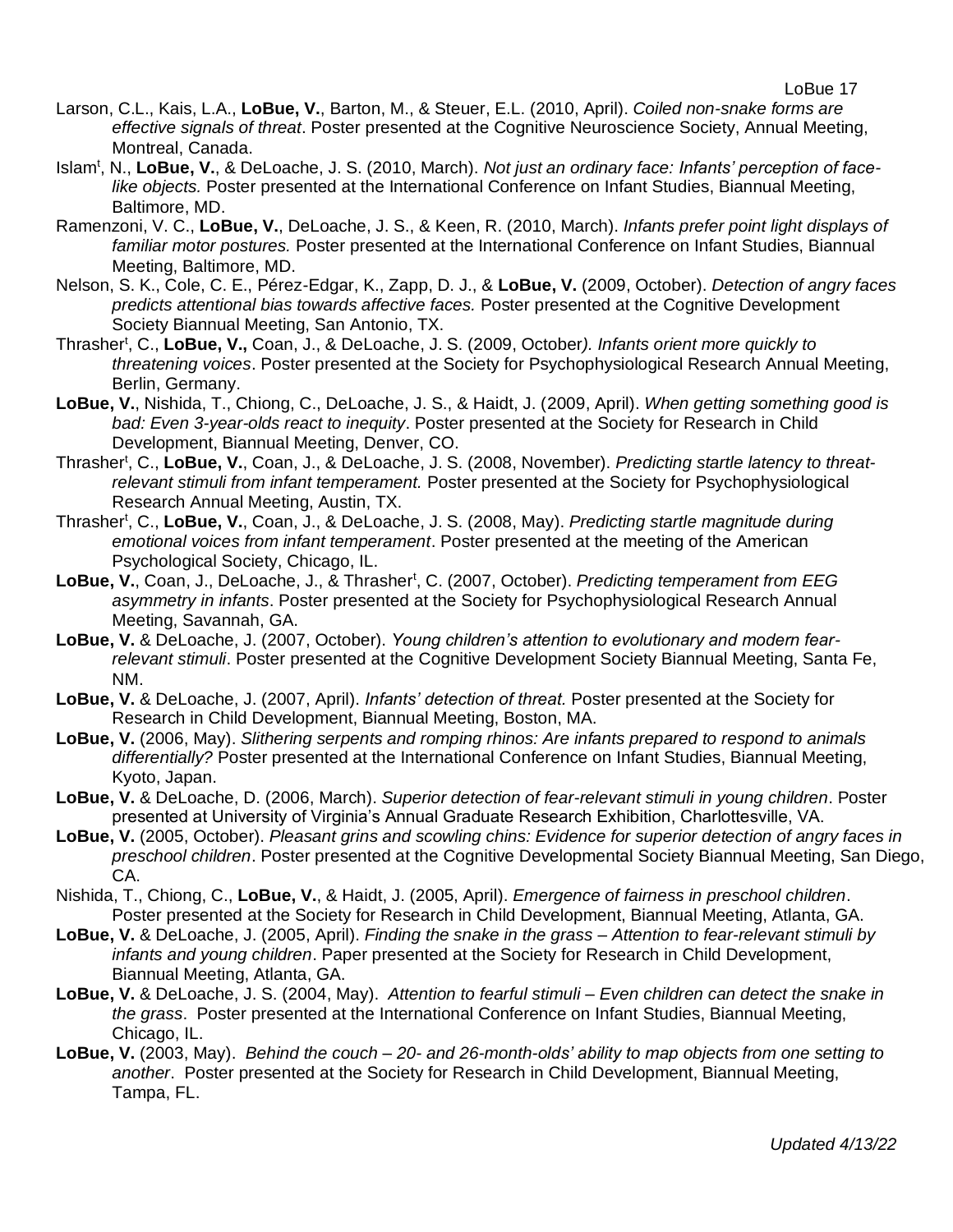# **EDITORIAL EXPERIENCE**

Consulting Editor, *Journal of Experimental Psychology: General,* 2010-current Consulting Editor, *Emotion*, 2012-current Consulting Editor, *Developmental Psychology,* 2016-2019

Review Editor, *Frontiers in Developmental Psychology*, 2010-2016 Review Editor, *Frontiers in Evolutionary Psychology*, 2010-current

**Ad-Hoc Reviewer**: Appetite | Behaviour Research and Therapy | British Journal of Developmental Psychology | Child Development | Cognition | Cognition and Emotion | Developmental Psychobiology | Developmental Review | Developmental Science | Emotion, Evolution and Human Behavior | Journal of Comparative Psychology | Journal of Etiology | Journal of Experimental Child Psychology | Journal of Experimental Social Psychology | Journal of Research on Adolescence | Nature | Perspectives in Psychological Science | Psychological Science | Scientific Reports | Social Development | Visual Cognition

### **LEADERSHIP**

Secretary, International Congress of Infant Studies, 2020-2027 Program Chair, International Congress on Infant Studies, Biennial Meeting, 2016

#### **CONFERENCE REVIEW PANELS**

Ad-hoc Reviewer, International Congress on Infant Studies, Biennial Meeting, 2020 Ad-hoc Reviewer, Society for Research in Child Development, Biennial Meeting, 2011, 2019

### **GRANT REVIEW PANELS**

National Academies of Sciences, Ford Foundation Fellowship Review Panel, 2022 NSF Review Panelist, 2020 NSF Ad Hoc Reviewer, 2010, 2019 NIH Early Career Reviewer, Cognition and Perception Study Section, 2013

### **PROFESSIONAL MEMBERSHIPS**

Association for Psychological Science, 2020- Society for Research in Child Development, 2002- Cognitive Development Society, 2002- International Society on Infant Studies, 2002- International Society for Developmental Psychobiology, 2010-

#### **UNIVERSITY SERVICE**

Rutgers—Newark Postdoctoral Advisory Council (PAC), Fall 2021-Spring 2023 Masters Education Committee, Fall 2019-current Rutgers—Newark Graduate School, Committee on Academic Programs and Policies, Fall 2018-current Graduate Program Director, Fall 2018-current Graduate Education Committee, Fall 2014-Spring 2015, Spring 2017-current Colin Beer Distinguished Teaching Award Committee (Chair), 2012-current Non-Tenure Track Faculty Promotion and Reappointment Committee, Spring 2017 Masters Education Committee, Fall 2015-Spring 2017 Qualifying Exam Committee, Spring 2013-Fall 2013; Fall 2015-Spring 2016, Fall 2017-Spring 2018 Jay Rosenblatt Prize Committee, Spring 2014, Spring 2015, Spring 2017 Rutgers Strategic Planning Charrette Group, Fall 2014 Rutgers Faculty Learning Community, Spring 2013 President Barchi's New Directions Committee, Spring 2013 Developmental Faculty Search Committee, Fall 2012 Graduate Program Evaluation Committee, Fall 2011